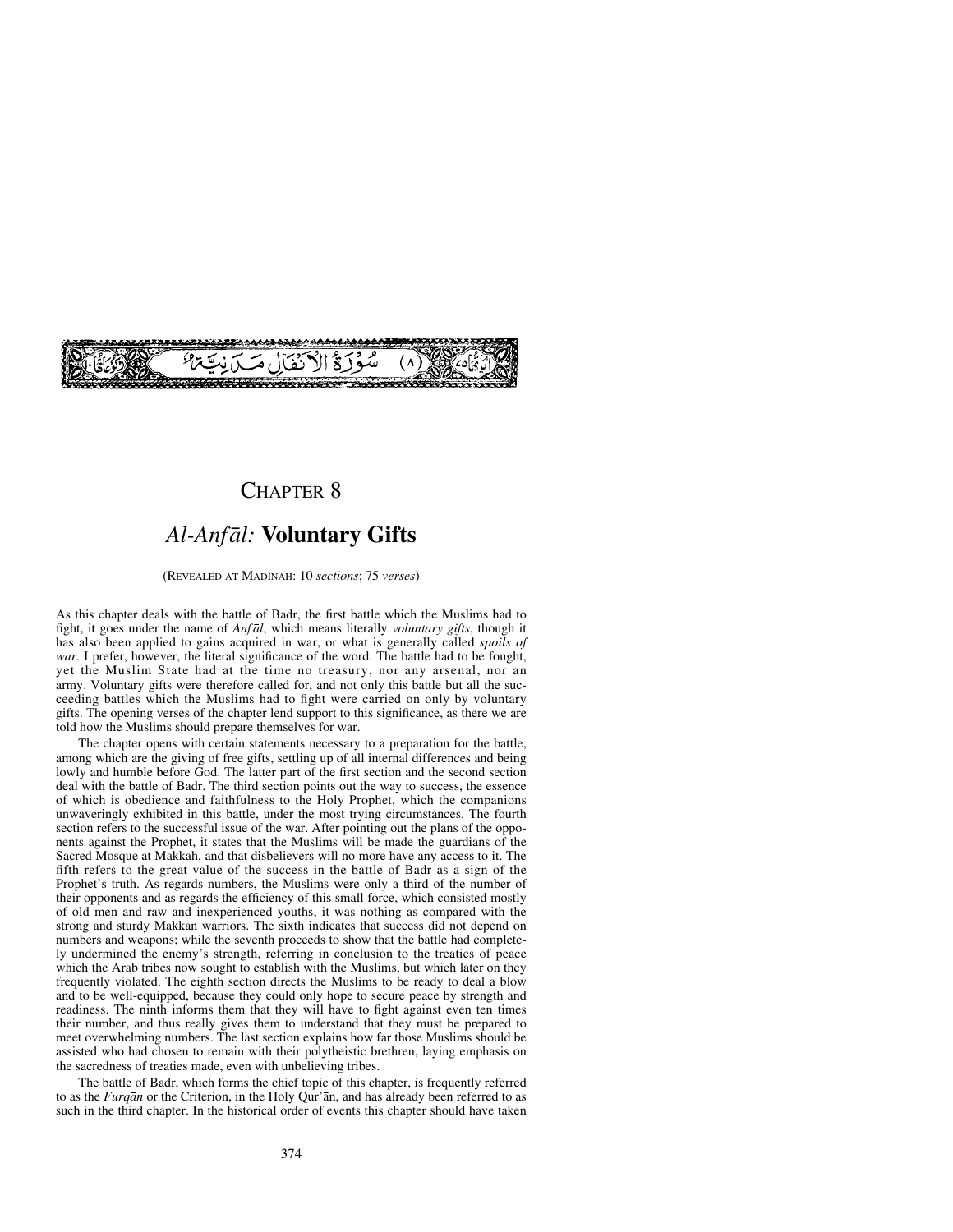its place after the second chapter; but owing to its peculiar nature as affording proof of the truth of the Prophet's mission, it finds its proper place after a full discussion of prophethood in the last chapter, and thus affords an illustration in the Prophet's own life of that discomfiture which overtakes the opponents of prophets, as illustrated by reference to the histories of earlier prophets in the last chapter. The major portion was undoubtedly revealed either immediately before or immediately after the battle of Badr, i.e. in the second year of the Hijrah; but the concluding verses of the seventh section and the eighth section, containing as they do clear references to the repeated violation of agreements by the disbelievers, must have been revealed during the period preceding the conquest of Makkah, or possibly in that immediately following, as these violations ultimately led to the declaration of immunity, which finds expression in the chapter that follows. Verses 30–35, which are supposed by some to have been revealed at Makkah, are really references to past history, to which attention is called to encourage the Muslims under the new difficulties.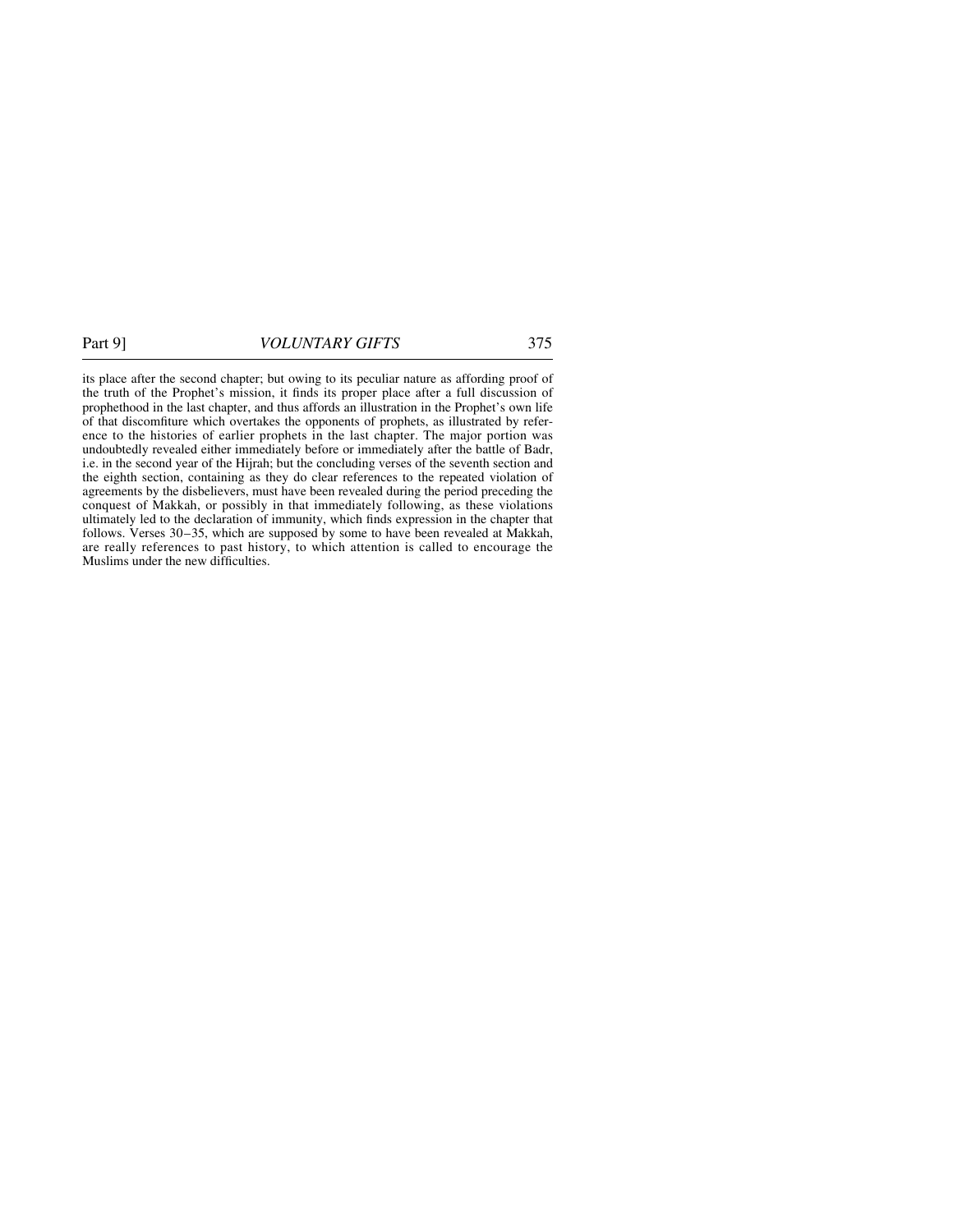## SECTION 1: **The Battle of Badr**

In the name of Allåh, the Beneficent, the Merciful.

**1** They ask thee about voluntary gifts. Say: Voluntary gifts are for Allåh and the Messenger.*<sup>a</sup>* So keep your duty to Allåh and set aright your differences, and obey Allåh and His Messenger, if you are believers.

**2** They only are believers whose hearts are full of fear when Allåh is mentioned, and when His messages are recited to them they increase them in faith, and in their Lord do they trust,

**3** Those who keep up prayer and spend out of what We have given them.

**4** These are the believers in truth. For them are with their Lord exalted grades and protection and an honourable sustenance.

**5** Even as thy Lord caused thee to go forth from thy house with truth,

بِسْعِ اللَّهِ الزَّحْكَمِٰنِ الرَّحِيْمِينَ يَسْتَلَوْنَكَ عَنِ الْأَنْفَالِ ۚ ذَٰلِ الْأَنْفَالُ بِلَّهِ وَالرَّسُولِ ۚ فَاتَّقَوْااللَّهَ وَآصَلِهُوَاذَاتَ بَدْنِكُمْ وَأَطِيْعُوااللَّهُ وَيَرْسُوْلَةً إِنَّ گُنْتُمُ مُّؤْمِنِيْنَ0 إِنَّمَا الْمُؤْمِنُونَ الَّذِينَ إِذَا ذُكِرَ اللَّهُ وَجِلَتْ قُلُوْبُهُمْ وَإِذَا تُلِيَتْ عَلَيْهِمُ إِيْتُهُ زَادَتْهُمْ إِيْمَانَاًوَّعَلَىٰ رَبِّهُمْ يَتَوَكَّلُوْنَ ﴾َ الَّذِينَ يُقِيَمُونَ الصَّلَوٰةَ وَمِيًّا رَبِّ يُنْفُرُهُ وو. ووبر ه<br>پنغفون (ش أُولَيْكَ هُمُ الْمُؤْمِنُونَ حَقَّا لَهُمْ دَىٰ جِنَّ عِنْدَارَتِهِمْ دَمَغْفِيءٌ وَبِرِزْنٌ كَرِيْدٌ هَ

كَمَآ آخْرَجَكَ رَبُّكَ مِنْ يَدْتِكَ بِالْجَقِّ

<sup>1</sup>*a*. *Nafl*, pl. *nawåfil*, means *an act performed voluntarily*, such as supererogatory prayers, and *nafal*, pl. *anfål*, means an *addition* or *accession to what is due, a free* or *voluntary gift*; also *spoils of war*. There is much difference of opinion among the commentators as to what is meant by *anfål* here. The most generally received opinion is that it means property acquired during the war, being in this sense synonymous with *ghanßmah*. The orders regarding the distribution of property acquired in war, the *ghanßmah*, are, however, contained further on in v. 41. According to R, *anfål* means gain which accrues *without one's labouring for it*, and on this basis some authorities take the word as meaning *gains in war, when actually there has been no war*, but the proper word for it is *fai'*, for which see 59:7. As all gains of war fall under the definition of *ghanßmah* or *fai'*, I take the word *anfål* as carrying here its literal significance of *voluntary gifts* for the advancement of the cause of Islåm, such voluntary gifts being most needed at a time when the very life of Islåm was threatened. Indeed there is no better justification for a war than that it is carried on by the voluntary gifts of those whose life is in danger. It is the only war that is really carried on by the people in selfdefence. Wars carried on by huge loans which ultimately crush a people are really wars of capitalists against the people themselves.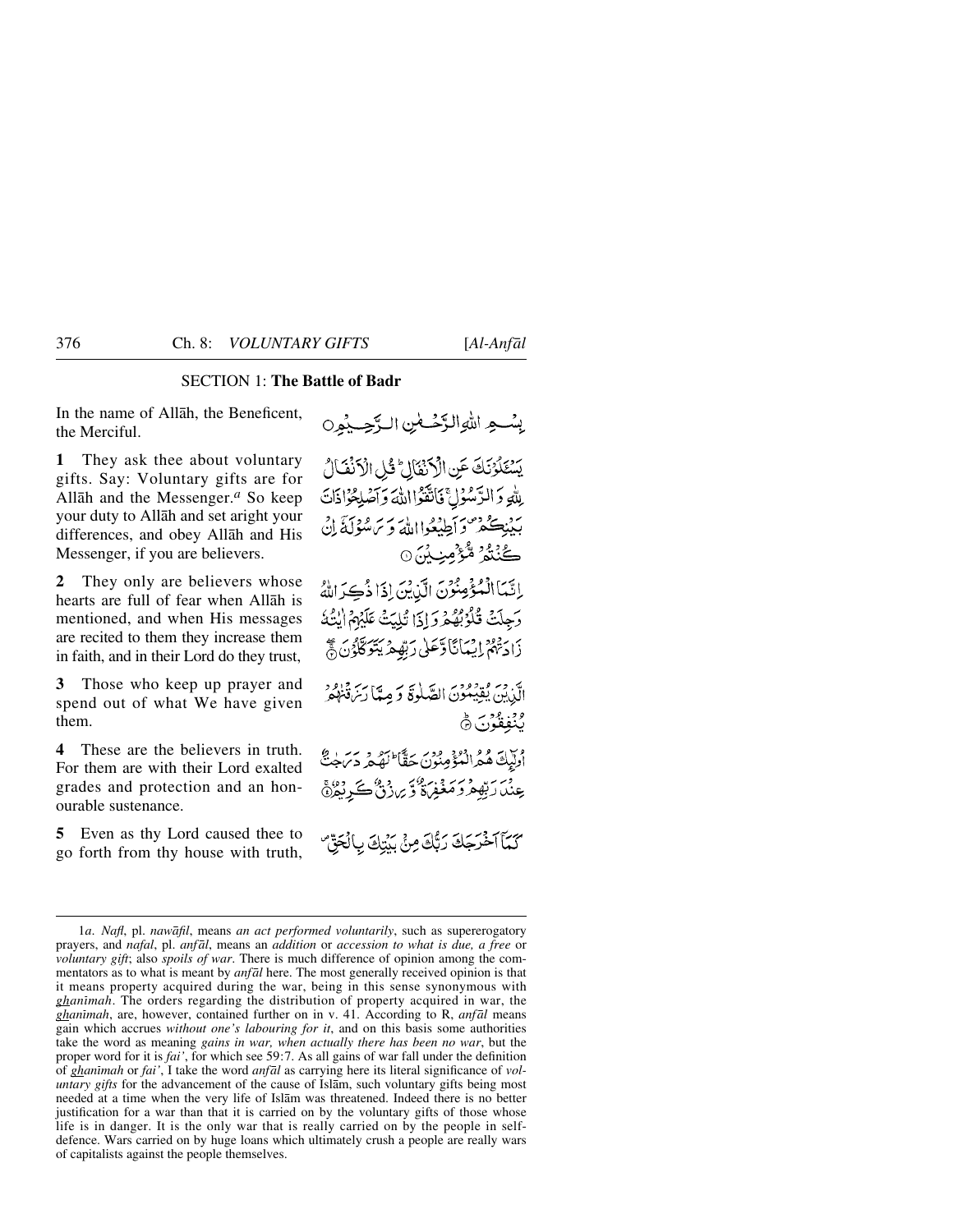though a party of the believers were surely averse,*<sup>a</sup>*

**6** Disputing with thee about the truth after it had become clear as if they were being driven to death while they saw (it).

**7** And when Allåh promised you one of the two parties that it should be yours, and you loved that the one not armed should be yours,*<sup>a</sup>* and

وَ إِنَّ فَرِيْقًا مِّنَ الْمُؤْمِنِيْنَ لَكَٰرِهُوْنَ ﴾ يْجَادِلُوْنَكَ فِى الْحَقِّ بَعْدَا مَاتَبَيَّنَ كَانَّمَا يْسَاقُونَ إِلَى الْمَوْتِ وَهُمْ يَنْظُرُوْنَ ﴾ وَإِذْ يَعِدُكُمُ اللَّهُ إِحْدَى الطَّآيِفَتَيْنِ آتَهَا بِهُ مَنْ مُدِينٍ مِنْ اللَّهِ عَلَيْهِ ذَاتِ الشَّوْلَ وَ تَكْوُنُ لَكُمْرِ وَيُدِيِّدُ اللَّهُ أَنْ يَجْنَّ الْحَقَّ

5*a*. The circumstances of the battle of Badr have been misunderstood, even by some Muslims. Christian opinion on the point is summed up in Palmer's note: "The occasion alluded to was one when Muhammad had made preparations for attacking an unarmed caravan on its way from Syria to Mecca, when Abū Sufyān, who was in charge of it, sent word to Mecca and obtained an escort of nearly a thousand men; many of Muhammad's followers wished to attack the caravan only, but the Prophet and his immediate followers were for throwing themselves on the escort".

While the several incidents mentioned here are separately true, there is a misconception as to their relation to each other. It is true that a caravan was returning from Syria, and an army had marched forth from Makkah; it is also true that some of the Muslims wished that they should encounter the caravan and not face the Makkan force. Had the Holy Prophet desired to plunder the caravan, he would have done so long before Abū Sufyan could obtain succour from Makkah. Madinah was situated at a distance of thirteen days' journey from Makkah, so that if the Holy Prophet had actually an idea of plundering the caravan when it approached Madinah, succour could not have reached Ab∂ Sufyån in less than a month, even if he had been apprised of the Holy Prophet's intentions and had sent for aid from Makkah. And why should the Prophet have waited all this while and not plundered the caravan before help reached Abū Sufyan?

Badr, where the encounter took place, lies at a distance of three days' journey from Madinah. Here, marching towards each other, the two armies met. This shows that the Makkan army had long been on its way to Madinah, while the Muslims were as yet quite unprepared. The enemy had marched forth for ten days and the Muslims only for three days when the two forces encountered each other, which shows clearly that the Muslims had turned out to take the defensive against an invading force. The Prophet had never any design of plundering the caravan, for if he had any such design he could have carried it out long before the Makkan force had approached Madinah, and his hands would thus have been strengthened to meet a powerful enemy. It is quite clear that the Holy Prophet only marched forth when the enemy had already travelled over threefourths of the way to Madinah, and the caravan had left Madinah far behind.

Further, it is clearly stated here that a party of the believers were averse to fighting. They could not have been averse if they had to encounter only an unarmed caravan. What is said in the next verse makes it clearer still, *they went forth as if they were being driven to death*, because they knew that they were going to meet an enemy not only treble in numbers, but also much more powerful and efficient.

7*a*. The two parties referred to were the unarmed caravan of the Quraish going to Makkah and the armed force of the Quraish that was on its way to Madinah. Naturally, some of the Muslims desired that their encounter should take place with the unarmed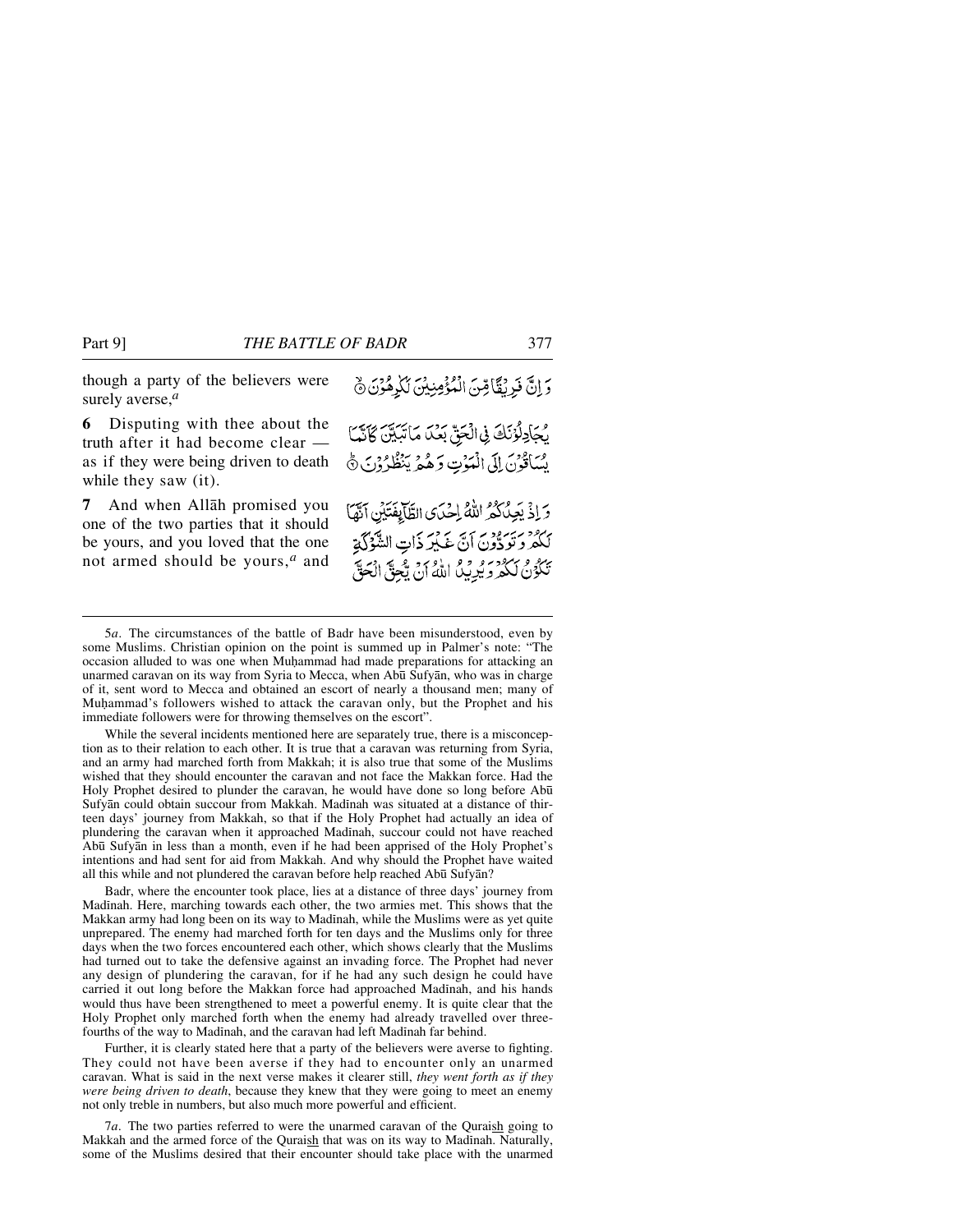Allåh desired to establish the Truth by His words,*<sup>b</sup>* and to cut off the root of the disbelievers —

**8** That He might cause the Truth to triumph and bring the falsehood to naught, though the guilty disliked.

**9** When you sought the aid of your Lord, so He answered you: I will assist you with a thousand of the angels following one another.

**10** And Allåh gave it only as good news, and that your hearts might be at ease thereby. And victory is only from Allåh; surely Allåh is Mighty, Wise.*<sup>a</sup>*

بِكَلِمْتِهِ وَيَقْطَعَ دَابِرَ الْكُفِرِيْنَ ﴾

لِيُجِنَّ الْحَقَّ وَيُبْطِلَ الْبَاطِلَ وَلَوْ كَرِدَ الْمُجْرِمُوْنَ ﴾ ا دېمونه د د سر د ده د .<br>اد تستغینون رتگه فاستهک لکه اوّ مُبِدَّكَمُ بِٱلَّٰفٍ مِّنَ الْمَلَّيْكَةِ مُّرْدِفِيْنَ ۞

وَ مَا حِعَلَهُ اللَّهُ إِلَّا بُشْرُى وَ لِتَطْهَيْنَ بِهِ فَلَوْلَكُهُ تَوَمَا النَّصَرُ إِلاَّ مِنْ عِنْدِا اللَّهُ اِنَّ اللَّهَ عَزِيْزٌ حَكِيْثٌ

7*b*. By *His words* is meant here *the fulfilment of His words*, because the Prophet had declared at Makkah, long before the fight actually took place, that an encounter would take place between the Muslims and the Quraish, in which the former would be victorious. These prophecies had hitherto been laughed at by the Makkans, because they could never imagine that their power could be broken by such an insignificant community. Of the many prophecies which will be noted in their proper place, I may refer here to one which the Holy Prophet himself repeated aloud in the field. I'Ab says that the Holy Prophet prayed on the day of Badr, saying: "O Allåh, I beseech Thee to fulfil Thy promise and Thy compact! O Allåh, if Thou pleasest (to destroy this community), Thou wilt not be worshipped (on earth)!" Then the Holy Prophet came forth and he cried: "Soon shall the hosts be routed and they will show their backs" (B. 56:89). Now these concluding words occur in 54:45, which is one of the earliest Makkan revelations, and the incident shows that the importance of the battle of Badr lay in the many prophecies which by their fulfilment bore witness to the truth of the Holy Prophet.

10*a*. Compare 3:124, where the coming down of angels in the battle of Uhud is mentioned. Also see 3:124*a*, which explains the object of the coming of the angels. It is nowhere stated in the Holy Qur'ån that the angels actually fought, but here, as in 3:126, we are told that the angels were sent down to bear good news of victory and to ease the hearts of the Muslims. Here, however, we are further told (v. 11) that, as a result of the coming of the angels, calm fell upon the Muslims, their hearts being strengthened and their footsteps being steadied, and (v. 12) that while the believers were thus made firm, terror was cast into the hearts of the disbelievers. Hence it is that the number of angels corresponds with the strength of the enemy force in each case, their number being one thousand at Badr, where the enemy had a like force. For the other two occasions, see 3:124*a*.

Quraish caravan, which was now a long way from Madinah, and not with the powerful army which was advancing against Madinah.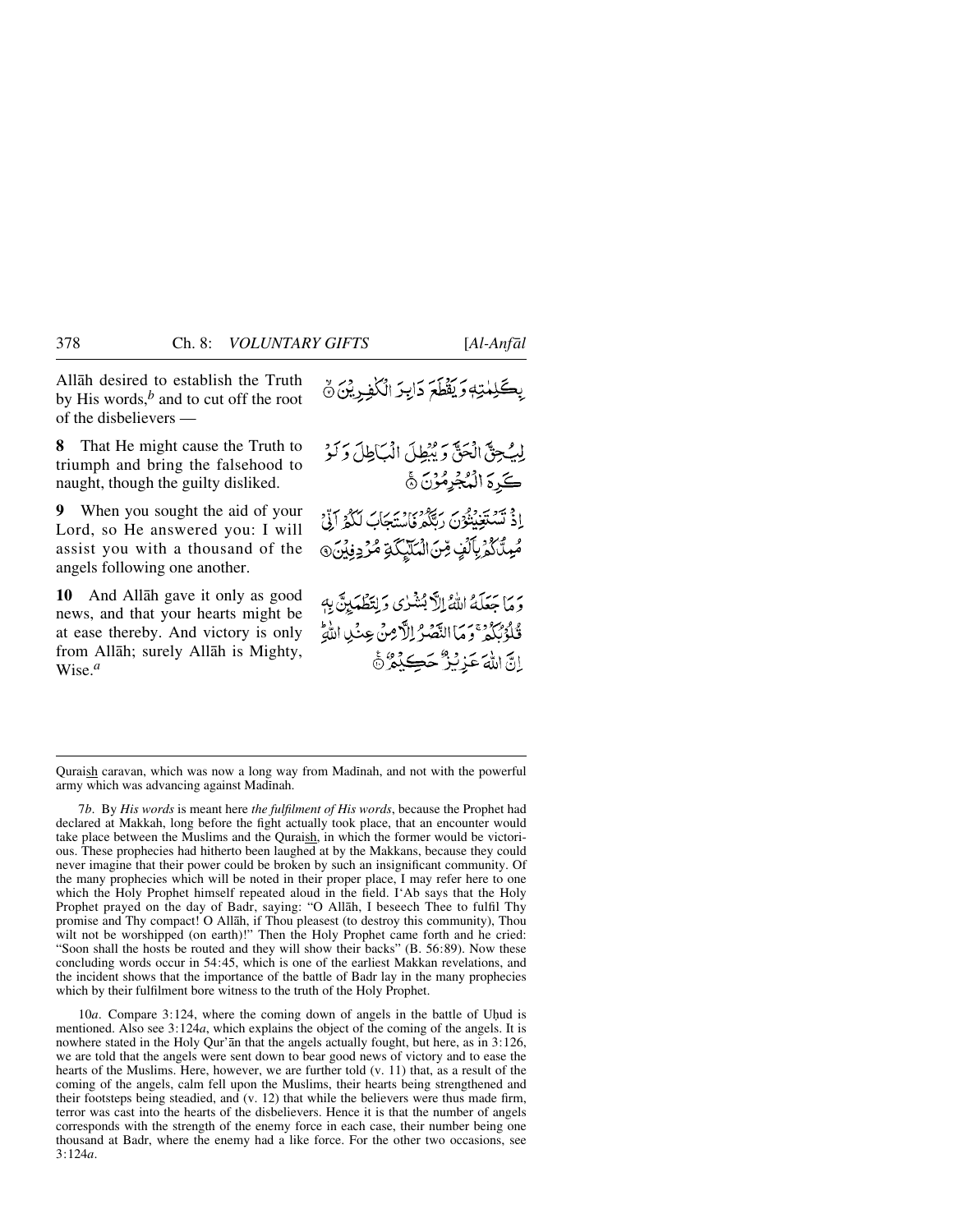## SECTION 2: **The Battle of Badr**

**11** When He made slumber fall on you as a security from Him, and sent down upon you water from the clouds that He might thereby purify you,*<sup>a</sup>* and take away from you the uncleanness of the devil, and that He might fortify your hearts and make firm (your) feet thereby.*<sup>b</sup>*

**12** When thy Lord revealed to the angels: I am with you, so make firm those who believe. I will cast terror into the hearts of those who disbelieve. So smite above the necks and smite every finger-tip of them.*<sup>a</sup>*

**13** This is because they opposed Allåh and His Messenger. And whoever opposes Allåh and His Messenger — then surely Allåh is Severe in requiting.

**14** This — taste it, and (know) that for the disbelievers is the chastisement of the Fire.*<sup>a</sup>*

إِذْ يُعَنِّدِيْكُمُّ النُّعَاسَ أَمَنَةً مِّنْهُ وَبِرُبُّهُ و عَلَيْكُمْ قِنّ السَّمَاءِ مَآءٌ لِّيُطَهِّرَكُمْ بِهِ وَيُنْهِبَ عَنْكُمْ بِجْزَالشَّيْطُنِ وَلِيَزْبِطَ عَلَى تُكْوُبِكُمْ وَيُثَبِّتَ بِهِ الْآَقُيَامَ @

إِذْ يُؤْجِيِّ مَنْ تَكَ إِلَى الْمَلَيْكَةِ أَنَّىْ مَعَكُمْ فَتَبْتُواالَّدْنِينَ اٰ مَدْوَا ۖ سَأَنْفِيٍّ فِي فُكُونِ الَّذِينَ كَفَرُّ واالرُّعْبَ فَاضْبِرِ بُوْا فَوْتَ الْكِفْنَاتِي وَاضْرِبُوْا مِنْهُمْ كُلِّ بَنَانِ ﴾ ذْلِكَ بِٱنْقُمْ شَاقَوًّا اللَّهَ وَرَسُولَهُ وَمَنْ تَّسْتَأْتِقِ اللَّهَ وَسَ سُوْلَهُ فَبَانَّ اللَّهَ شَدِيبُكُ الْعِقَابِ ۞

ذْلِكُمْ فَذْدُوْدٌ وَآنَّ لِلْكَلِّفِيشِ عذابَ النَّاسِ®

12*a*. The last sentence is apparently addressed to the fighting believers. *Smiting above the necks* is either the same as *smiting the necks*, or it signifies *the striking of the heads*, because what is above the neck is the head. And the striking of the finger-tips indicates the striking of the hands which held weapons to kill the Muslims. The two phrases respectively signify the killing of the enemy and disabling him so as to render him unfit for taking further part in fighting.

14*a*, see next page.

<sup>11</sup>*a*. Compare 25:25, which is a prophecy about the events of this remarkable battle: "And on the day when the heaven bursts asunder with clouds, and the angels are sent down, as they are sent". The rainfall brought many advantages to the Muslims, for which see next footnote.

<sup>11</sup>*b*. Before the rain fell the Muslim position was very weak. The enemy had the command of the water and the Muslims were in a low and sandy place. Therefore there were some who had misgivings, which, as is said here, were due to the devil's uncleanness. The enemy having taken possession of the drinking-water, the Muslims feared being troubled by thirst, which is called *the devil of the desert*. The rain strengthened the position of the Muslims and consequently comforted their hearts. This was a purification, for after the rainfall they all became certain of Divine help and so of their triumph over the enemy.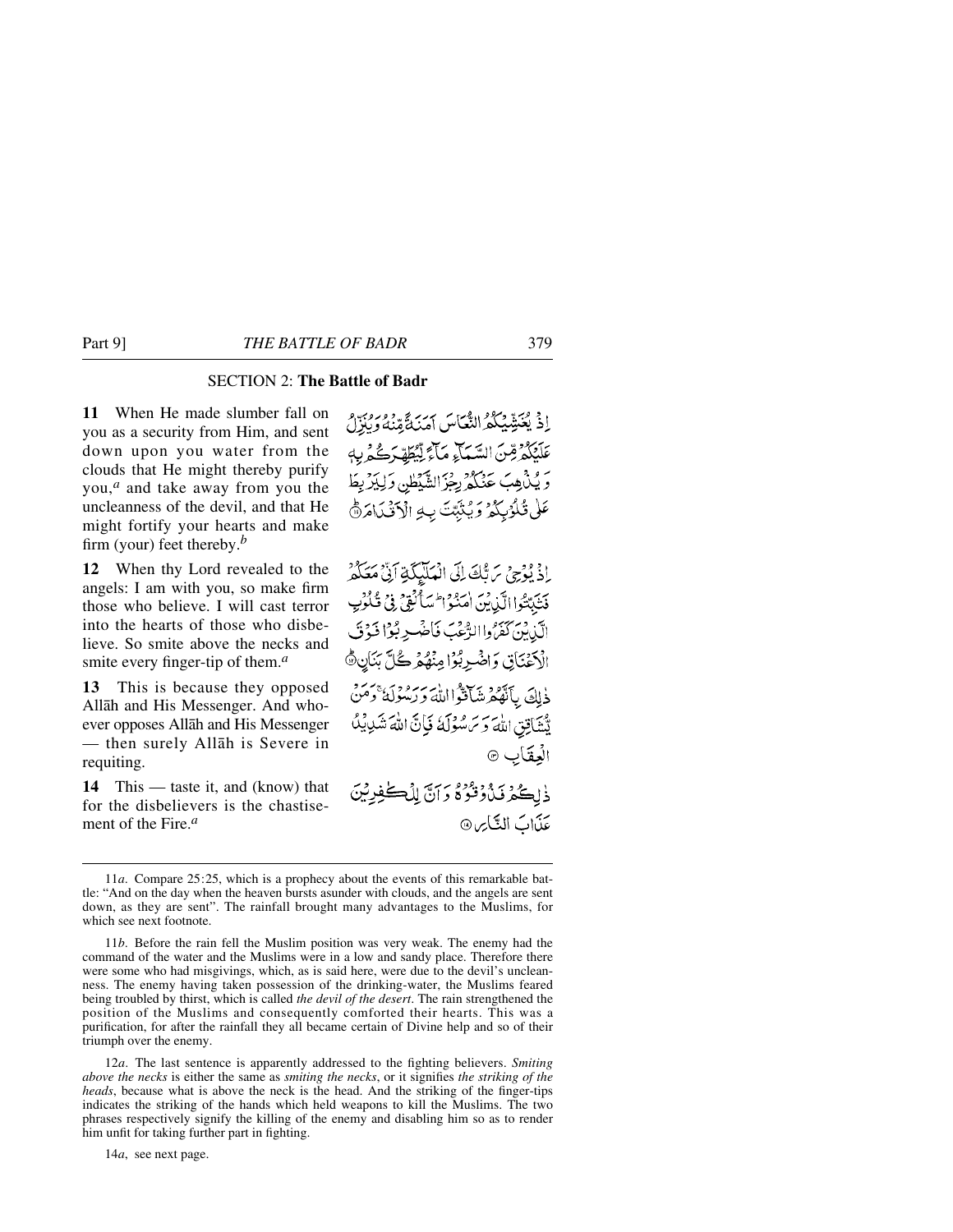**15** O you who believe, when you meet those who disbelieve marching for war, turn not your backs to them.*<sup>a</sup>*

**16** And whoso turns his back to them on that day — unless manoeuvring for battle or turning to join a company — he, indeed, incurs Allåh's wrath and his refuge is hell. And an evil destination it is.

**17** So you slew them not but Allåh slew them, and thou smotest not when thou didst smite (the enemy), but Allåh smote (him),*<sup>a</sup>* and that He might confer upon the believers a benefit*<sup>b</sup>* from Himself. Surely Allåh is Hearing, Knowing.

يَآتَيْمَا الَّذِيْنَ اٰ مَنْوَاْ إِذَالَقِيَنِيُّمُ الَّذِيْنَ كَفَرُدًا زَحْقًا فَلَا نُوَلُّوُهُمُ الْأَدَيَاسَ ۞ دَ مَنْ يُؤَلِّهِمْ يَؤْمَيِنِ دُبُرَةَ إِلاَّ مُتَعَرِّفًا لِقِتَالِ أَوْ مُتَحَبِّزًا إِلَىٰ فِكَةٍ فَقَدْ بِآءٌ بِغَضَبِ رِّينَ اللَّهِ وَمَأْوٰلِهُ جَهَيْتُهُ وَبِئْسَ الْمَصِيْرُ@

نِيَدَةٍ مَنْ يَدْهُمُ وَلَكُنَّ اللَّهَ قَتَلَهُمْ ۚ وَمَا رَ رَبِّينَ إِذْ رَمَيْتَ وَ لُڪِنَّ اللَّهَ تَرَمِّي وَلِيُبِلِيَ الْمُؤْمِنِيِّنَ مِنْهُ بَلَاَءٌ حَسَنًا ۖ إِنَّ اللَّهَ سَبِيبُعٌ عَلَيْهُمْ ﴾

14*a*. That is, taste this torment in this life as an indication of the chastisement of Fire in the next life.

15*a*. *Zahafa* originally means *he walked* or *marched little by little*, and applies to the crawling along of a child when unable to walk. Then *zahf* came to mean *an army* or *military force marching little by little towards the enemy*, or *heavily by reason of their multitude and force* (LL). Thus it became synonymous with *war*, as in a hadith quoted by T, *farra min al-zahf*, which means *he fled from war* (LL).

17*a*. *Ramå* carries a number of significances, *throwing, flinging, casting, assailing, smiting, shooting, going forth*, etc. (LL). It is used in connection with fighting, and therefore I adopt *smiting* as its equivalent, which, like its original, makes the meaning clear without seeking an understood object. The first part of the verse refers to the Muslims generally — *So you slew them not, but Allåh slew them*, the address being in the plural; and the second part, being in the singular, is understood as referring to the Holy Prophet. Otherwise there is no difference between the two passages. The Muslims slew the enemy, but it is affirmed that really they did not slay, but it was Allåh Who slew them; the meaning apparently being that Allåh's hand was working in the battle, which is also clear from the fact that three hundred, mostly raw, young men, equipped with neither horses nor arms, prevailed against a thousand of the most renowned warriors. The same meaning must be attached to the other passage relating to the smiting of the enemy. Whether the Prophet actually threw a handful of pebbles at the enemy, which discomfited the latter, is a different question. It is sufficient to learn that a powerful enemy was discomfited by about a third of its number, while from the point of view of efficiency and equipment even ten men from among the Muslims were not equal to one of the enemy. It was Allåh's hand that slew them, and it was His hand that smote them and ultimately put them to rout. That the Prophet actually threw a handful of dust at the enemy is in no way inconsistent with this explanation.

17*b*. *Iblå'*, though ordinarily meaning *trying*, and *proving*, like *balå'* and *ibtilå'* (two other verbs from the same root), means here, by the unanimous opinion of all commentators, *the conferring of a favour* (Rz). The lexicons also give it the same significance. Thus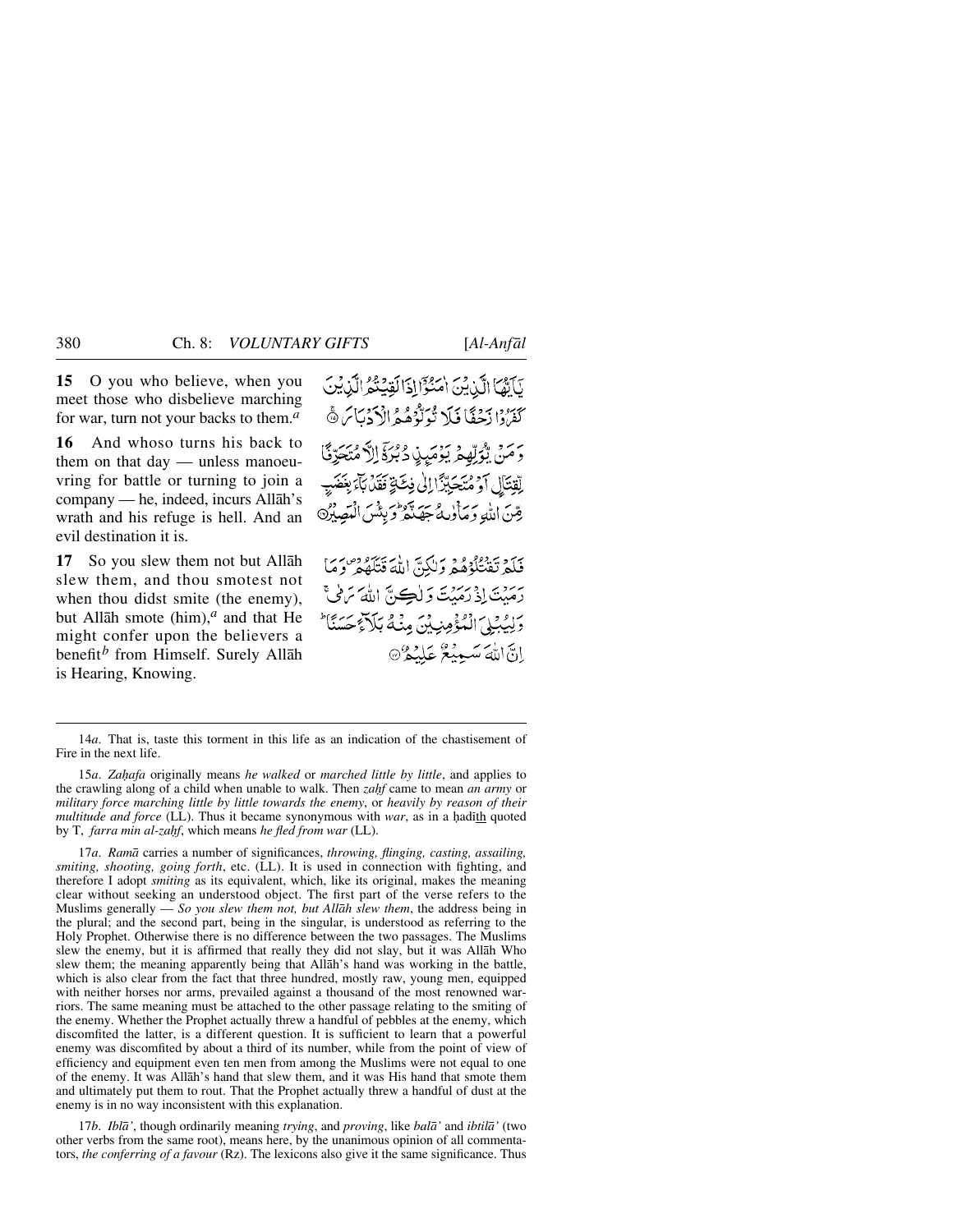**18** This*<sup>a</sup>* — and (know) that Allåh will weaken the struggle of the disbelievers.

**19** If you sought a judgment, the judgment has indeed come to you;*<sup>a</sup>* and if you desist, it is better for you. And if you return (to fight), We (too) shall return and your forces will avail you nothing, though they may be many; and (know) that Allåh is with the believers.

# ذٰلِكُمْ وَأَنَّ اللَّهَ مُؤْهِنٌ كَيْدٍ الْكَفِرِيْنَ ﴾

إِنْ تَسْتَفْتِحُوْا فَقَدْ جَاءَكُمُ الْفَتَحْ وَإِنْ به دسود اندو به دور سرد به دور به دوه<br>تنه توافقه خبیر لکه قران تعودوالعبا ىر 7. قۇن بەير دېرەد نەر ئەنگەرتىدى.<br>دېلىق تغنى غىنگە فېئىنگەرتىنگارلوڭترت بَرَبَيَ اللَّهَ مَعَرَالَهُ بِمَعْلِيهِ مِنْكِنَ ۞

#### SECTION 3: **The Way to Success**

**20** O you who believe, obey Allåh and His Messenger and turn not away from Him while you hear.

**21** And be not like those who say, We hear; and they hear not.

**22** Surely the vilest of beasts,*<sup>a</sup>* in Allåh's sight, are the deaf, the dumb, who understand not.

يَأَيُّهَا الَّذِينَ امْنُؤَا أَطِيعُوا اللهَ رَسُودَ وَلَا تَوَلَّوْاعَنْهُ وَ آنْنُهُ تَسْتَعُوْنَ لَجَّ وَلَا تَكُوْنُوْا ݣَالَّذِينَ قَالُوْا سَبِعْنَا وَهُمْ لَا يَسْمَعُوْنَ ۞ إِنَّ شَــرَّ الدَّرَاتِ عِنْدَ اللَّهِ القُّمُّ الْبُكْمُ الَّذِيْنَ لَا يَكْفِلُوْنَ ۞

18*a*. *This* here stands for, *this was the Divine purpose in bringing about this encounter*.

19*a*. It is related that when the Quraish left Makkah to attack the Muslims, they held on to the curtains of the Ka'bah and prayed thus: "O Allåh, assist the best of the two forces and the most rightly directed of the two parties and the most honoured of the two groups and the most excellent of the two religions". Others say that Abū Jahl prayed in the field of battle, saying: "O Allåh, whoever of us is the greater cutter of the ties of relationship and more wicked, destroy him tomorrow morning" (Rz). Palmer's remark in this connection, that the Quraish prayed in the above words "when they were threatened with an attack from Muhammad", is a travesty of the facts. Indeed, it is utterly absurd to speak of Muhammad *threatening* the Quraish, when the Muslims did not constitute even a thousandth part of the whole population of Arabia, and their military strength was almost negligible as compared with the Quraish.

22*a*. *Dåbbah* means literally *anything that walks* (or *creeps* or *crawls*) *upon the earth* (LL); hence any animal, or a beast, or any living thing. Note that the deaf and the dumb signify those who are spiritually deaf and dumb — *those who do not understand*.

LL explains the words *ablå-hu balå'-an √asan-an* as meaning, *God did to him a good deed* or *conferred a benefit on him*. *The good gift* or *the benefit* spoken of here is a victory which strengthened the foundations of Islåm, and dealt a death-blow to the evil designs of those who were determined to exterminate it, as is plainly stated in the next verse.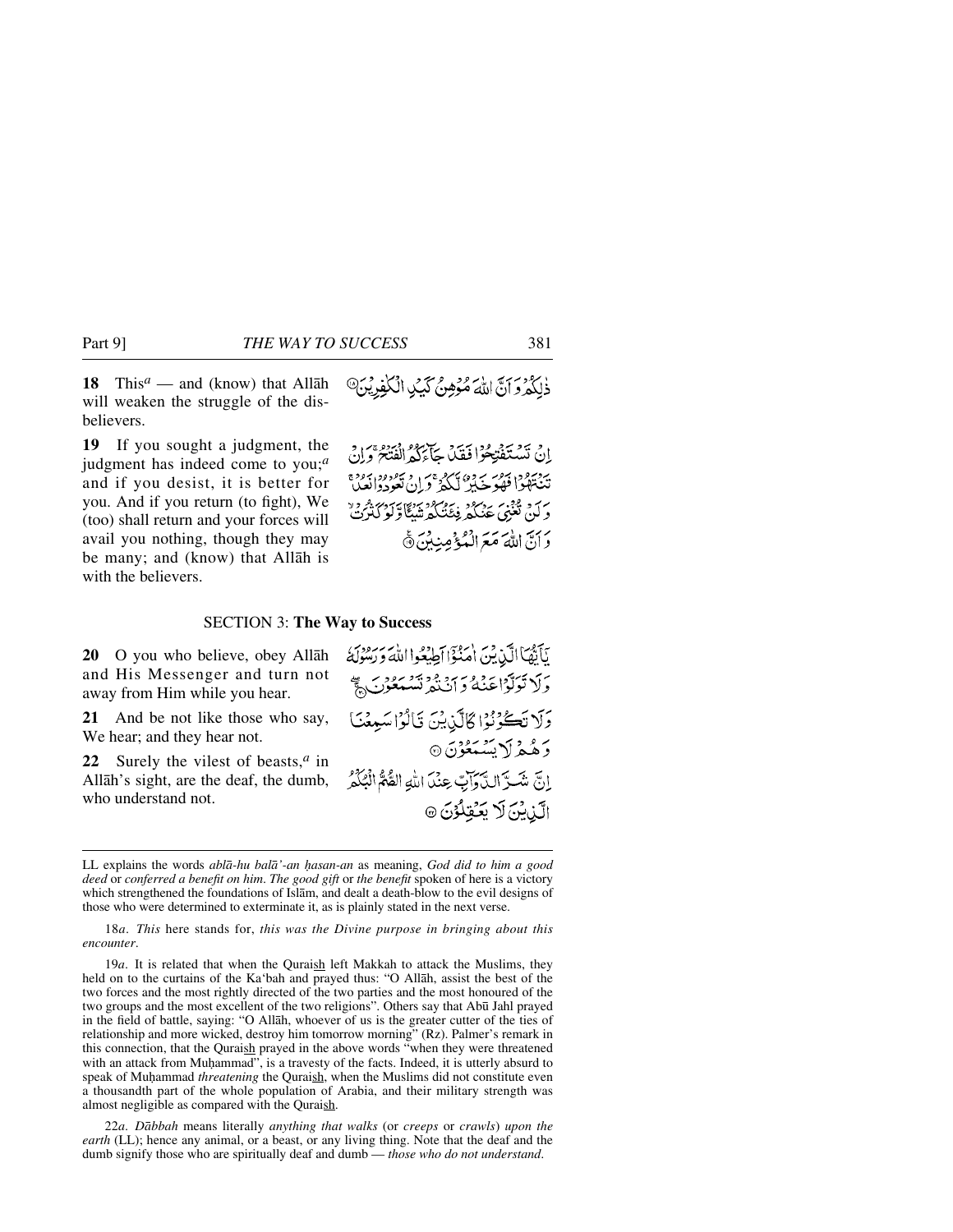**23** And if Allåh had known any good in them, He would have made them hear. And if He makes them hear, they would turn away while they are averse.

**24** O you who believe, respond to Allåh and His Messenger, when he calls you to that which gives you life.*<sup>a</sup>* And know that Allåh comes in between a man and his heart,*<sup>b</sup>* and that to Him you will be gathered.

**25** And guard yourselves against an affliction which may not smite those of you exclusively who are unjust;*<sup>a</sup>* and know that Allåh is Severe in requiting.

**26** And remember when you were few, deemed weak in the land, fearing lest people should carry you off by force,*<sup>a</sup>* He sheltered you and strengthened you with His help, and gave you of the good things that you might give thanks.

**27** O you who believe, be not unfaithful to Allåh and the Messenger, وَكُوْعَلِمَ اللَّهُ فِيُهِمْ خَيْرًالْاَنْسَعْهُمْ د آدامبرد دکترگوا و همه معبر مرد:

نَاَيْهَا الَّذِينَ أَمَنُوااسْتَجِيْبُوْالِلَّهِ وَلِلرَّسُوْلِ إِذَا دَعَاكُمُ لِمَا يُجْدِيْكُمُّ وَاعْلَمُوْٓالَ، اللَّهَ يَحْزُلُ بَيْنَ الْمَرْءِ وَقَبَلْهِ وَ آتَّةً الآيم تُخشَرُوْنَ ۞

وَ اتَّقَوْ إِخِنْتَ تَالَا تُصِيِّبَنَّ الَّذِينَ ظَلَمُوْا مِنْكُمْ خَبِّاَّقْبِيَّةً ۚ وَاعْلَيْهُ ۚ إِلَابِي اللَّهَ شَيْدِيْدُ الْعِقَابِ ۞

وَ اذْكُرْدْ إِلاَّ أَيْنَهُ وَكَذَا مُّسْتَصْعَفُونَ فِي الْأَمْرُضِ تَخَافُوْنَ أَنَّ تَتَخَطَّفَكُمْ النَّاسُ فَأَوٰلِكُمْ وَ ٱتَّىٰلُهُ بِنَصْرِهِ وَ رَبَّقَكُمُ قِّنَ الطَّيِّبْتِ لَعَلَّكُمُ تَشْكُرُونَ @

نَأَتْمَا الَّذِيْنَ اٰمَنُوْالَا نَخْبُوْنُهِ االلَّهَ وَ

25*a*. The reference is not to one particular incident, but generally to all afflictions that are of such a widespread nature as to overtake even others, in addition to those for whom they are primarily intended.

26*a*. There was a time when the Muslims were so weak that they could be carried off by force. Such was their condition at Makkah. In Madinah they were undoubtedly securer, and the enemy had to collect a force to crush them. Or, the *help* referred to here is the Divine help which the Muslims received in the battle of Badr.

<sup>24</sup>*a*. *Faith* or submission to Allåh is *life*, and *disbelief* is *death*. By the expression *that which gives you life* some understand the *Qur'ån*, others take it to mean *jihåd*, or exertion in the cause of truth. Evidently it is *faith*.

<sup>24</sup>*b*. By *heart* is meant *the desires of the heart*. The Divine intervention is the cutting off of those desires. The faithful are enjoined to be quick in responding to the call of the Prophet, and not to indulge in worldly desires, for these may soon be cut off. Or, the meaning is that they must respond to the call of the Prophet lest, having deprived themselves of one occasion of doing good, the heart should be hardened, and, as a punishment for the first rejection, Allåh may so turn it that it may not turn to good at all.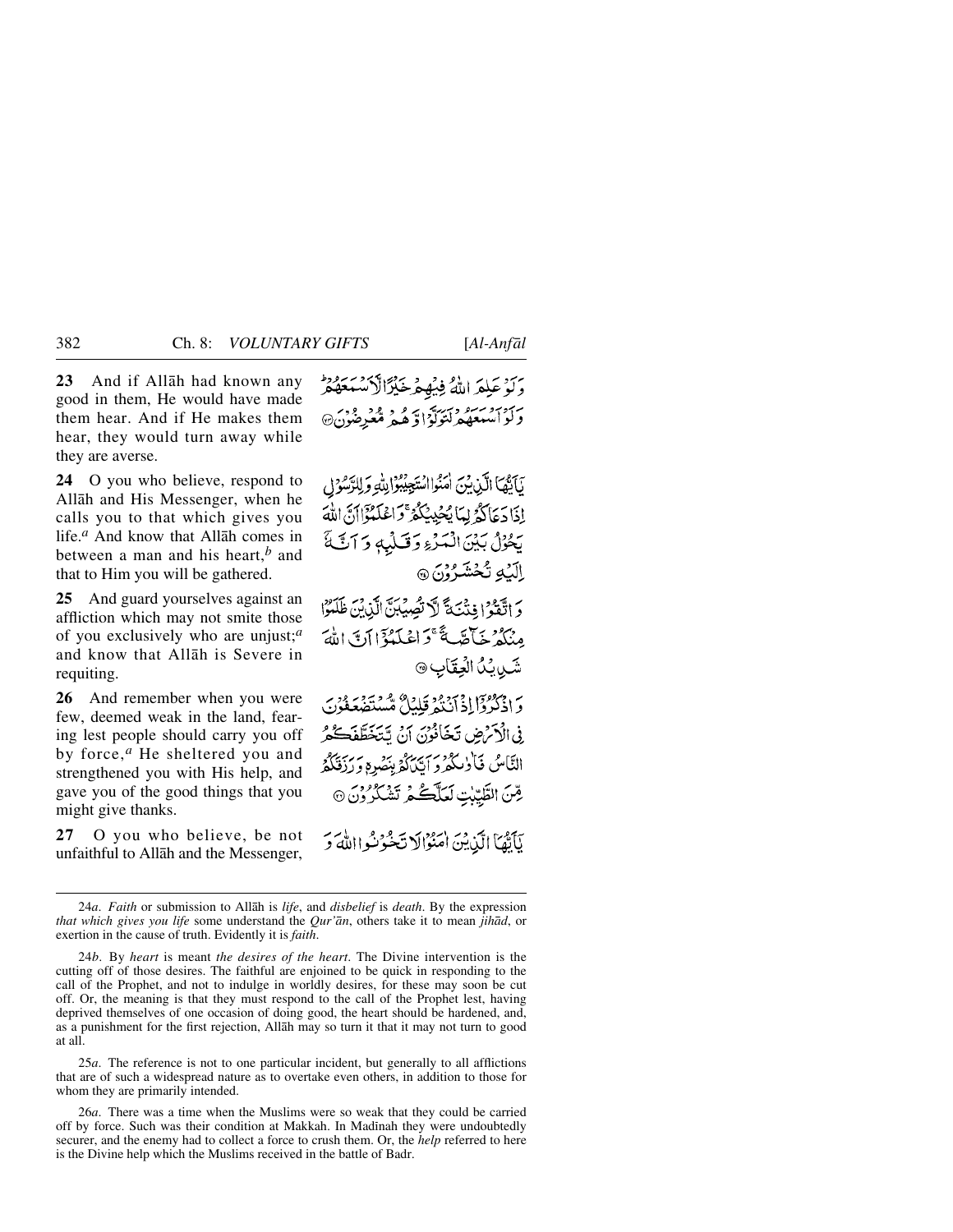nor be unfaithful to your trusts, while you know.

**28** And know that your wealth and your children are a temptation, and that Allåh is He with Whom there is a mighty reward.

#### SECTION 4: **Muslims to be Guardians of the Sacred Mosque**

**29** O you who believe, if you keep your duty to Allåh, He will grant you a distinction and do away with your evils and protect you. And Allåh is the Lord of mighty grace.

**30** And when those who disbelieved devised plans against thee that they might confine thee or slay thee or drive thee away — and they devised plans and Allåh, too, had arranged a plan; and Allåh is the best of planners.*<sup>a</sup>*

**31** And when Our messages are recited to them, they say: We have heard. If we wished, we could say the like of it;*<sup>a</sup>* this is nothing but the stories of the ancients.

**32** And when they said: O Allåh, if this is indeed the truth from Thee, then rain down on us stones from الدَّود م سرٍّ ودوْدَ أمان كوسر وود مردود بن<br>الرَّسُولُ ويَخونُواْ أمننتِكُمْ وأنْتُهرَ تَعْلَيونَ وَاعْلَيْهُمْ ٱلَّيْمَا ٱمْوَالْكُهُ وَإِدْلَادُكُهُ فِيهْ يَبْتَهُ وَّ أَنَّ اللَّهَ عِنْكَاهُ أَجُرٌ عَظِيْفُرٌ هَ

نَابَقْهَا الَّذِينَ اٰمَنُوٓٓا!نْ تَتَّقَوْااللَّهَ رَجْعَلْ بِّكُمْ فُرْقَانَا وَيُكَفِّ عَنْكُمْ سَبَّاتِكُمْ وَيَغْفِرْ نَكُمْ وَاللَّهُ ذُوالْفَقَنْلِ الْعَظِيْمِرِ۞ وَإِذْ يَهْكُرُ بِكَ الَّذِينَ كَفَرُوْا لِيُثْبِئُوْكَ

بر روواد به د و د عزایه این د سعود در<br>او پفتگوڭ او پخوشوك و پېدكرون رَيْهِ مِنْ الْقُطْرَ اللَّهُ حَيْثَرُ الْمُلْڪِرِيْنَ<sup>6</sup>

وَإِذَا تُتْلَىٰ عَلَيْهِمْ الْنُبْيَا قَالُوْاقِيْ سَبِيعْنَا لَوْ نَتَنَاءُ لَقُلْنَامِثْلَ هٰذَا " إِنْ هٰذَا الْآ آسَاطِيْرُ الْآوَّلِدُ 6

وَإِذْ قَالُوااللَّهُ مَّرَ إِنْ كَانَ هٰذَاهُ وَالْعَقَّ صِنْ عِنْدِاكَ فَأَمْطِرُ عَلَيْنَاجِحَارَةً مِّنَ

<sup>30</sup>*a*. The reference is to the final plans of the Quraish when, the companions having emigrated to Madinah, the Prophet was left alone at Makkah. Various plans were suggested at a great meeting of the Quraish chiefs in their town hall; the plan ultimately adopted was that the Prophet should be slain, a number of youths belonging to different tribes thrusting their swords into his body at one and the same time, so that one man or tribe should not have the charge laid against him or it. It was with this object that the Prophet's house was surrounded, but he got away unnoticed (IH). The Divine plan was that the disbelievers should see the downfall of their power at the hands of the Prophet.

<sup>31</sup>*a*. That this was an empty boast is confirmed by the fact that, although the Holy Qur'ån repeatedly challenged them to produce anything like it, they could not produce even the like of its shortest chapter.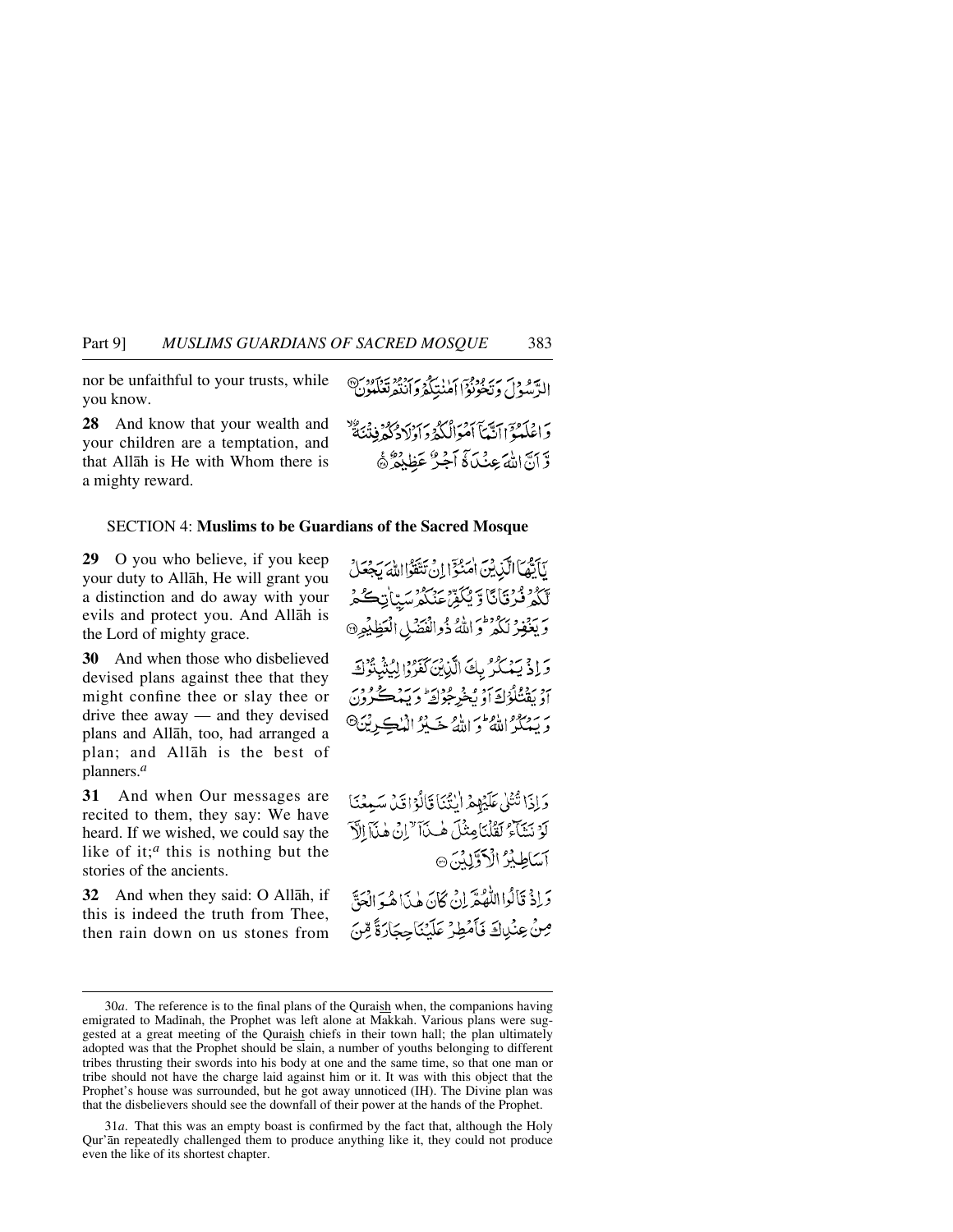heaven or inflict on us a painful chastisement.

**33** And Allåh would not chastise them while thou wast among them; nor would Allåh chastise them while they seek forgiveness.*<sup>a</sup>*

**34** And what excuse have they that Allåh should not chastise them while they hinder (men) from the Sacred Mosque and they are not its (true) guardians? Its guardians are only those who keep their duty, but most of them know not.*<sup>a</sup>*

**35** And their prayer at the House is nothing but whistling and clapping of hands.<sup>*a*</sup> Taste, then, the chastisement, because you disbelieved.

**36** Surely those who disbelieve spend their wealth to hinder (people) from the way of Allåh. So they will go on spending it, then it will be to them a regret, then they will be overcome. And those who disbelieve will be gathered together to hell,

**37** That Allåh may separate the wicked from the good, and put the wicked one upon another, then heap

دَ مَا كَانَ اللَّهُ لِيُعَنِّيبَهُمْ وَ أَنْتَ فِيهِمْ ۖ دَ مَا كَانَ اللَّهُ مُعَنِّهُهُمْ دَهُمْهُ يَسۡتَغِفُرُونَ@

یر ماہور ہے میں بھو اللہ وگھ یصدون عَنِ الْمَسْجِدِ الْحَيَرَامِرِ وَ مَا كَانُوْٓا أَوْلِيَآءَهُ إِنْ آدْنِكَآؤُغَ إِلَّا الْمُتَّقُونَ وَلَٰكِنَّ أَكْثَرَهُمْ **1 سَنَمْنُ** نَ @

دَ مَا ݣَانَ صَلَّاتُهُمْ عِنْدَالْبَيْتِ الْآ مُكَأَّبَحَ وَ تَصَدِيبَةً ۖ فَيْ دُفَّوْ الْعَذَابَ بِعَا ڴڹ۠ڎ<sup>ڔ</sup>ؾڴڣ۠ۯۯؘۿ

إِنَّ الَّذِينَ كَفَرُوا يَنْفِقُونَ آمَوَالَهُمْ لِيَصُدُّرُ عَنْ مَسْبِيْلِ اللَّهِ فَسَيْنَفِقُونَهَا ثُمَّرَ تَكُونَ عَلَيْهِمْ حَسْرَةً نَمْهَ وَمَرْدِيهِمْ أَوَالَّذِينَ كَفَرُوْا الى حَقِيَّةُ كَحُشَّهُ فَيْ هَ

لِيَمِيْزَ اللَّهُ الْخَبِيْثَ مِنَ الطَّيّبِ وَيَجْعَلَ الْخَبِيْتَ بَعْضَهُ عَلَى بَعْضٍ فَيَرْكُمَهُ حَيْيَعًا

35*a*. In fact the House was not used by them for offering prayers to God but for sacrilegious talk and gossiping.

السَّمَاءِ أَوِائِيْنَابِعَذَابِ أَلِيْهِنَ

<sup>33</sup>*a*. The punishment was to overtake them when the Holy Prophet was no more among them, i.e. after his flight from Makkah. But even then the punishment might be averted, if they asked for forgiveness.

<sup>34</sup>*a*. The disbelievers are here declared not to be the true guardians of the Sacred Mosque, because while that Mosque was an emblem of the Unity of the Divine Being, its name having been clearly associated with monotheism since the time of Abraham, the disbelievers who now posed as its guardians were idolaters. So they are told that they are unfit to hold its guardianship, which would henceforth be made over to a people who keep their duty, i.e. the Muslims. The words contain a prophecy not only as to the deprivation of the disbelieving Quraish of the guardianship of the Ka'bah, but also as to the passing of the guardianship into the hands of the Muslims.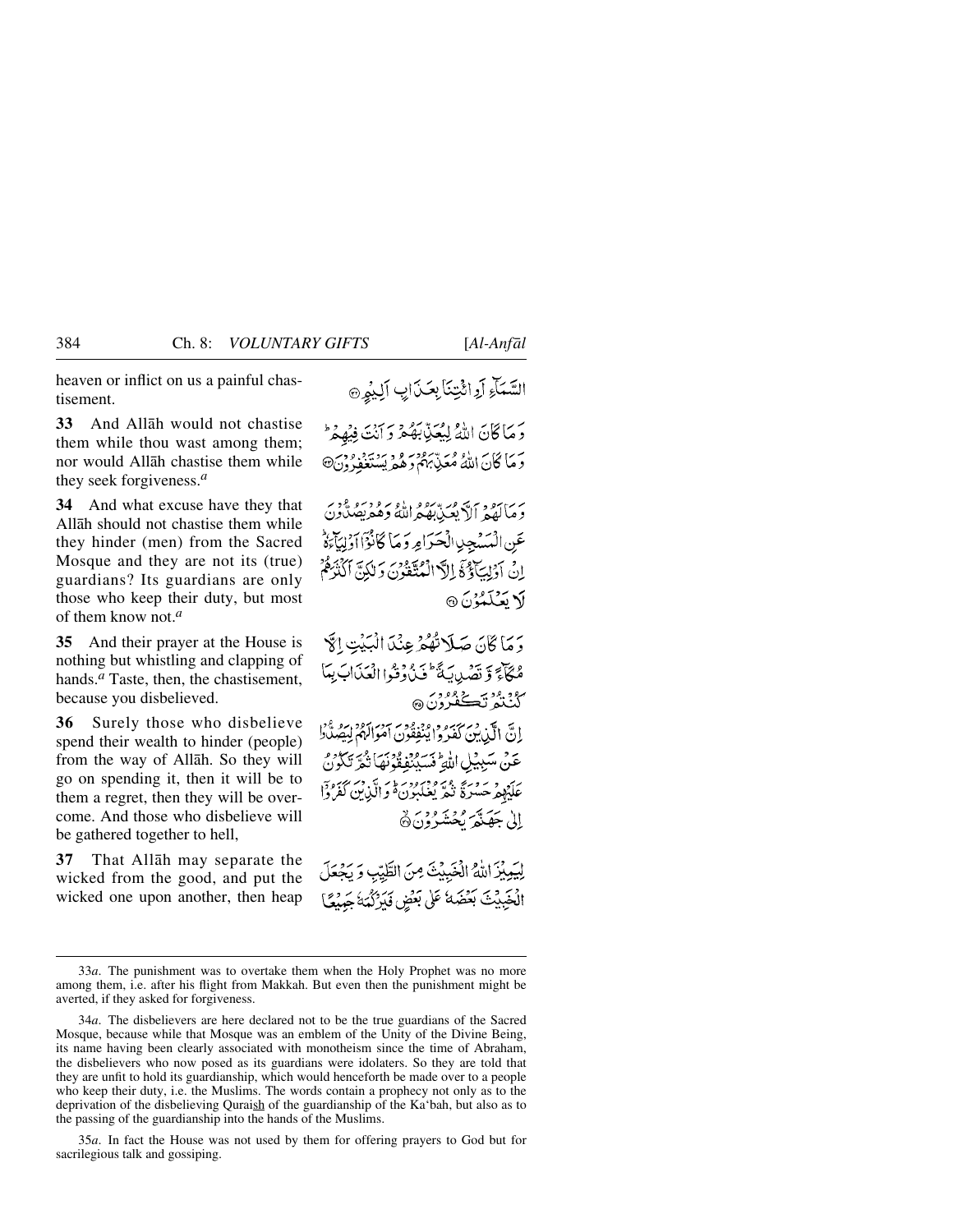them together, then cast them into hell. These indeed are the losers.

#### SECTION 5: **Badr as a Sign of the Prophet's Truth**

**38** Say to those who disbelieve, if they desist, that which is past will be forgiven them; and if they return,*<sup>a</sup>* then the example of those of old has already gone.*<sup>b</sup>*

**39** And fight with them until there is no more persecution, and all religions are for Allåh. But if they desist, then surely Allåh is Seer of what they do.*<sup>a</sup>*

**40** And if they turn back, then know that Allåh is your Patron. Most excellent the Patron and most excellent the Helper!*<sup>a</sup>*

#### **Part 10**

**41** And know that whatever you acquire in war, a fifth of it is for Allåh and for the Messenger and for the near of kin and the orphans and the needy and the wayfarer, if you believe in Allåh and in that which We

وَإِيَّلْهُوْا أَنَّمَا غَفِهُ قِمْنٌ شَيْءٍ نَأَنَّ بِلَّهِ عْمُسَهُ وَلِلرَّسُوْلِ وَلِذِى الْفُرُنِى وَالْيَكْمِي وَ الْمَسْكِيْنِ وَابْنِي السَّبِيْلِيُّ إِنْ كُنْهُمْ إِمْنِهُمْ

<sup>38</sup>*a*. Desisting and returning both relate to *fighting against the Muslims*, not to unbelief, because the unbelievers could not be said *to return* to disbelief. They had gone away from Badr quite discomfited, and they were told that, if they desisted from fighting, they would be forgiven.

<sup>38</sup>*b*. The meaning is that they could read their own doom in the doom of those with whom Allåh had dealt previously in similar circumstances. Compare 18:55, which states that the disbelievers only wait "for the way of the ancients to overtake them."

<sup>39</sup>*a*. That is, if they desist from fighting and put an end to their mischief, God's decree of punishment will not be executed. God sees what men do, and if they mend their ways, He will not punish them. The state of religious liberty which Islåm aimed at is put tersely in the two opening statements — *there is no more persecution* and *all religions are for Allåh*.

<sup>40</sup>*a*. If they return to fight, then Allåh will protect the Muslim community, helping them against their enemy, as He is their Patron and Helper.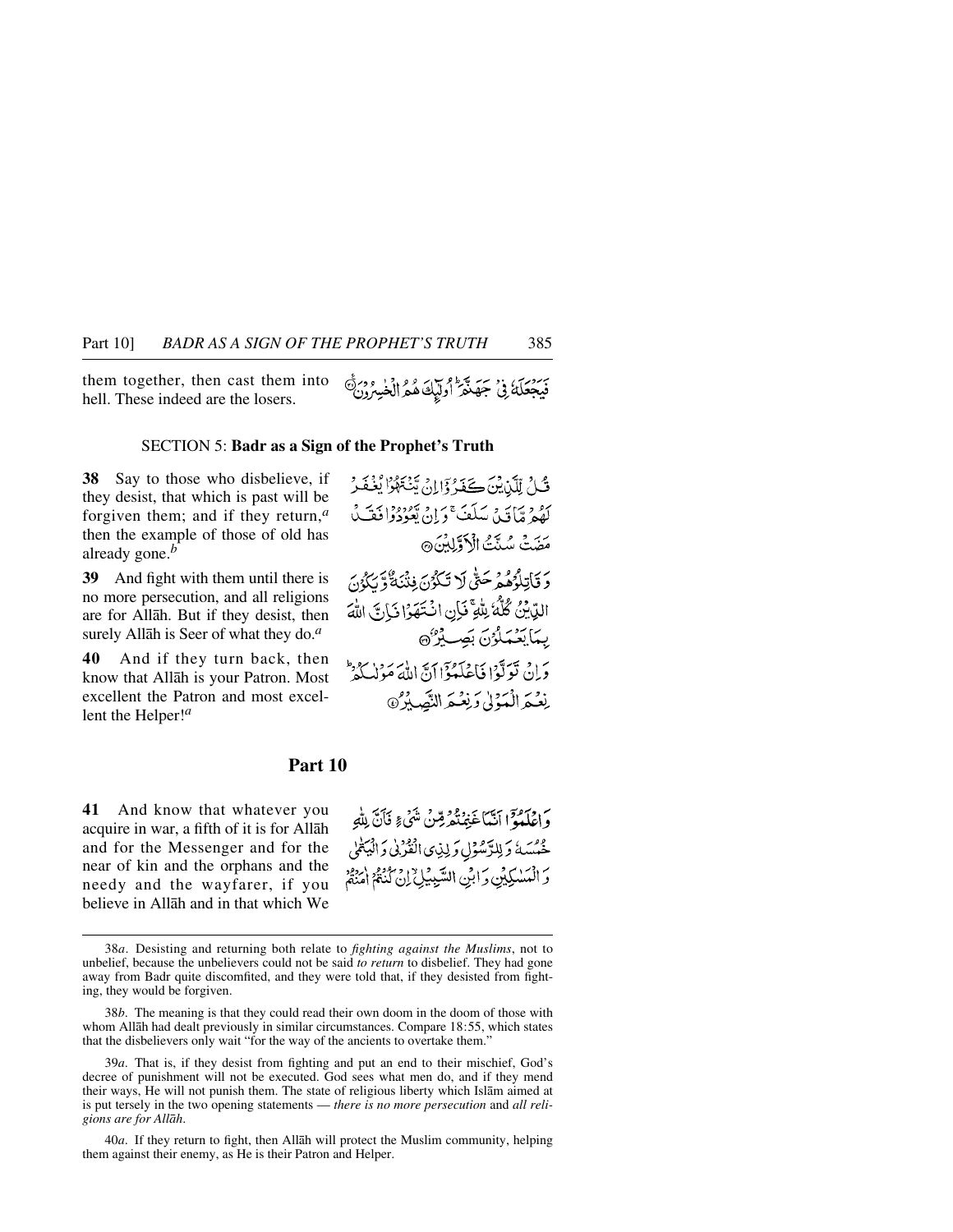revealed to Our servant, on the day of Discrimination, the day on which the two parties met. And Allåh is Possessor of power over all things.*<sup>a</sup>*

**42** When you were on the nearer side (of the valley) and they were on the farther side, while the caravan was in a lower place than you.*<sup>a</sup>* And if you had tried to make a mutual appointment, you would certainly have broken away from the appointment,<sup>*b*</sup> but<sup>*c*</sup> — in order that Allāh might bring about a matter which had

بِاللَّهِ وَمَأَ أَنْزَلْنَا عَلَى عَبْدِينَا يَؤْمَرِ الْفُرْقَانِ يَوْمَ الْمَعَلِّي الْجَهَعْنِ وَاللَّهُ عَلَى كُلِّ شَيْءٍ قَدْرِ بِرْبَرَةٍ

اِذْ آنَنَهُ بِالْعُدُوَةِ الدُّنْيَا وَهُمْ بِالْعُدُوةِ الْقْصُوٰي وَالدَّكْثُ أَسْفَلَ مِنۡڪُ وَطُرَكَهُۥ تَوَاعَدُ تَدْمَرَ لَاخْتَلَفْتُمْ فِي الْمِيْعٰلِ وَلَٰكِنَّ لِّيَقَضِيَ اللَّهُ آَمَرًا كَانَ مَفْعُوْلَا ةُلِّيَهَٰلِكَ

Regarding the one-fifth spoken of here, the most generally accepted opinion is that it is to be divided again into five parts, the Prophet, the near of kin, the orphans, the poor, and the wayfarer being equal sharers. The near of kin included all individuals belonging to the tribes of Bani Hashim and Bani 'Abd al-Muṭṭalib, to whom zakāt money was not allowed. The poor among them were thus paid from this source of income. As to the Prophet's twenty-fifth, it appears that it was also used for the benefit of the Muslims. The words of one of his sayings are: *wa-l-khumsu mard∂d-un f ß-kum*, i.e. *the fifth* (*too*) *is given back to you*. That the Prophet led a life of the utmost simplicity is admitted on all hands. The remaining four-fifths of the *ghanimah* were divided among those who took part in the battle, as they were not otherwise paid for their services, but there is no order to this effect in the Qur'ån itself. It may be further noted that this arrangement was simply an exigency. The war was forced on the Muslims all of a sudden when the State had not yet been formed in the proper sense of the word; there was no army at all, nor a treasury from which to pay it; and just as they were required to carry it on on the basis of voluntary gifts, so they were allowed a share in the war acquisitions. If the State pays its soldiers as it pays its civil servants, the war acquisitions would all go to the State treasury, just as income from zakåt or tribute went to the State treasury. It is nowhere laid down that the Muslim State shall not maintain a regular army.

The day of Discrimination referred to here is the battle of Badr. It is so called because prophecies of an encounter between the Muslims and their enemies and of the vanquishment of the enemy are met with in very early revelations. See also 3:13*a*.

42*a*. The position of the three parties, i.e. the party of the Muslims and two parties of the Quraish, is here made clear. The Muslims were on the nearer side, i.e. *the side nearer to Madinah*, the main army of the Quraish was on the further side, i.e. *the side which was farther from Madinah*, while the caravan was in a lower place, i.e. *towards the sea-coast*, and farther away from Madinah, on its way to Makkah.

42*b*. The Muslims were so weak that they could not think of making an appointment with the enemy — they would have broken away from the appointment.

42*c*. There is an ellipsis here, the meaning being, *but an encounter was brought about without an appointment*.

<sup>41</sup>*a*. LL explains *ghanama* as meaning *he acquired a thing without difficulty*. Hence the original meaning of the word *ghanimah* is simply *acquisition* or *achievement*, and the word is then applied to what is acquired in war after fighting with the enemy and vanquishing him, and is a technical term for such property.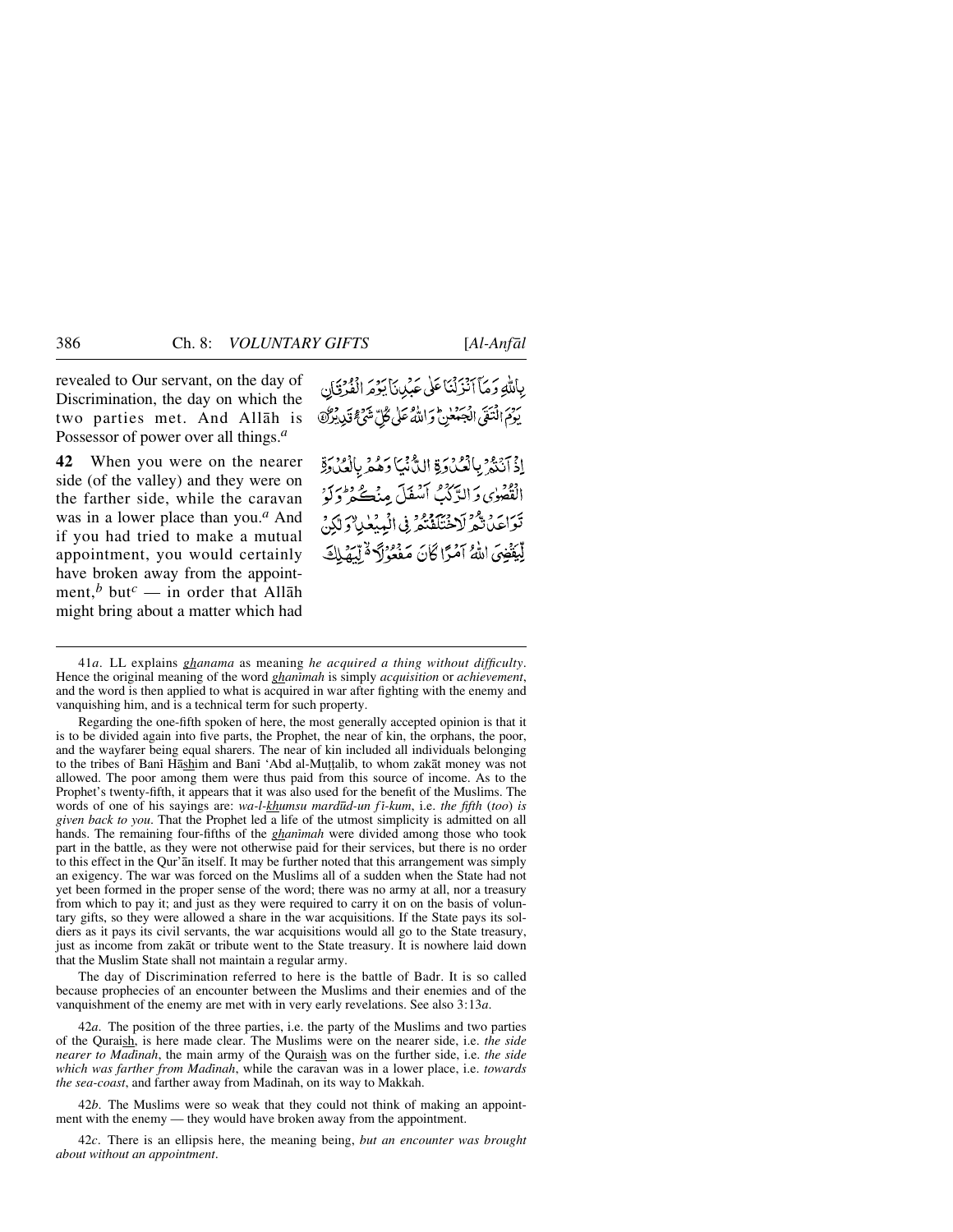to be done;*<sup>d</sup>* that he who perished by clear argument might perish, and he who lived by clear argument might live.*<sup>e</sup>* And surely Allåh is Hearing, Knowing:

**43** When Allåh showed them to thee in thy dream as few — and if He had shown them to thee as many, you would certainly have become weakhearted and you would have disputed about the matter, but Allåh saved (you). Surely He is Knower of what is in the breasts.

**44** And when He showed them to you, when you met, as few in your eyes, and He made you to appear few in their eyes, in order that Allåh might bring about a matter which had to be done. And to Allåh are all affairs returned.*<sup>a</sup>*

إِذْ يُرِيَّكَهُ هُمَ اللَّهُ فِي مَنَامِلَةَ قَبْلِنَلاَ وَلَوْ آبر لكَهُمْ كَيْبْدِّ الْفَيْنِيلُنْهُمْ وَلَيْبَانَ عَدُّهُ فِي الْأَصْرِ وَلِكِيمٌ اللَّهَ سَبِلَّهُ ۖ إِنَّهُ عَلَيْكُرُ'بِذَاتِ الصَّدُورِ @

وَ إِذْ يُرِيَّكُمُوهُ وَ إِذِ الْتَقَيَنُوْنَى أَعَيْنِكُمْ قَلِيُلَا وَّ يُقَلِّلُكُمُ فِيَ آَعَيُنِهِمُ لِيَفْضِىَ اللَّهُ بِهِ مِنْ مَدْمُ وَإِنَّ اللَّهِ تُدْمِعُ إِلَيْهِ مِنْ مِنْ الْمَوْرِثَةِ }<br>امْرَأْكَانَ مَفْعُولَا وَ إِلَى اللَّهِ تُدْجَعُ الْأَمْوِرِثَةِ }

#### SECTION 6: **Success does not depend on Numbers**

**45** O you who believe, when you meet an army, be firm, and remember Allåh much, that you may be successful.

نَاتِّهَا الَّذِينَ اٰمَنُوَّ اِذَالَقِيْتُهُ فِئَةً فَاشْتُوْا دَاذْكُرُوااللَّهَ كَتَبِيْرًا لَعَلَّكُمْ تُفْلِحُونَ ﴾

<sup>42</sup>*d*. The matter *had to be done*, i.e., Allåh had decided to do it. *Maf'∂l* means literally *a thing already done*, the use of the past tense when the occurrence is certain being frequent in Arabic. The matter referred to is the vanquishment of the opponents of Islåm.

<sup>42</sup>*e*. The disbelievers had seen clear arguments of the Prophet's truth, yet they rejected him and had thus perished in a spiritual sense; they were now vanquished in the battle and thus perished temporally. Or, the meaning is that *those who would perish might perish by clear argument and those who would live might live by clear argument*, the battle itself being the clear argument referred to here.

<sup>44</sup>*a*. In the previous verse it is stated that the enemy were shown to the Prophet in a dream to be few, and here we are told that they were also shown to be few to the Muslims when the two armies met. The second point has been fully explained in 3:13*a*. As regards the Prophet's seeing them few in a vision, it must no doubt be interpreted as signifying their actual weakness, notwithstanding their great number.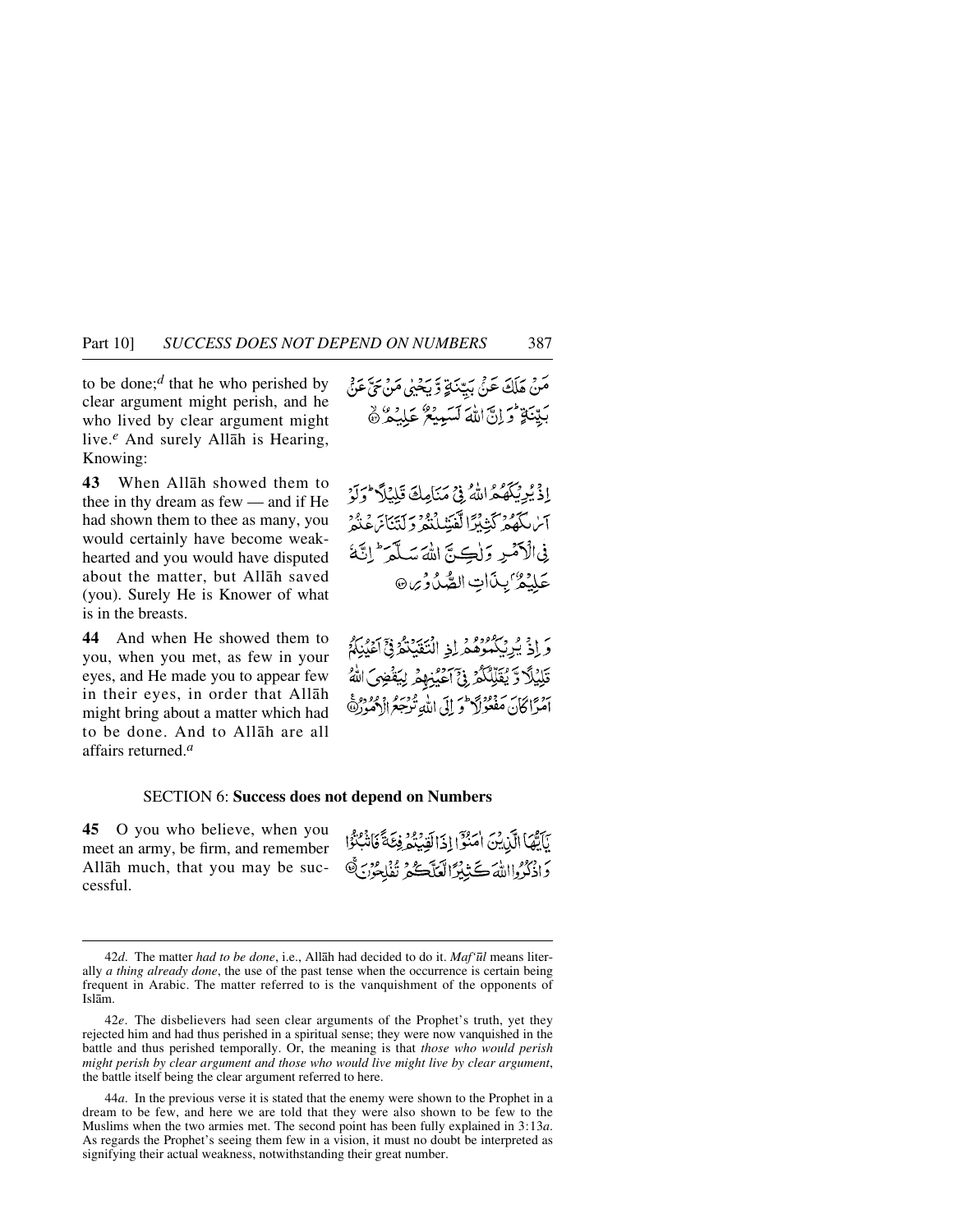**46** And obey Allåh and His Messenger and dispute not one with another, lest you get weak-hearted and your power depart; and be steadfast. Surely Allåh is with the steadfast.

**47** And be not like those who came forth from their homes exultingly and to be seen of men, and they hinder (people) from the way of Allåh.*<sup>a</sup>* And Allåh encompasses what they do.

**48** And when the devil*<sup>a</sup>* made their works fair-seeming to them, and said: None among men can overcome you this day, and I am your protector. But when the two armies came in sight of one another, he turned upon his heels, and said: Surely I am clear of you, I see what you see not; surely I fear Allåh. And Allåh is Severe in requiting.

دَ أَطِيعُوا إِلَيْهِ وَ رَسُولَهُ وَلَا تَبَانَةُوْافَنَقَتْنَاوُا دَيَّنْهُبَ بِرِنْجُڪُمْ دَاصْبِدُوْا ۖ إِنَّ اللَّهَ مَعَ الصّٰبِرِينَ ﴾

وَلَا تَكُوُنُوْا كَالَّذِينَ خَرَجُوْا مِنْ دِيَاهِمْ بَطَدًا وَّ سِمَأَجَالِنَّاسِ وَ يَصُبُّهُ دِنَ ۖ سَبِيبُلِ اللَّهِ وَاللَّهُ بِبِيمَا يَعْمَلُوْنَ مُعِ

وَ إِذْ مَن يَبْنَ كَهُكُّهُ الشَّيْطُنُّ اعْدَابَهُمْ دَ قَالَ لَا غَالِبَ لَكُمْ الْيَوْمَ مِنَ النَّاسِ وَإِنِّ جَائِرٌ لَكُمْ كَخَلَمْاً تَرَاءَتِ الْفَئَتْنِ نَكَصَ عَلَىٰ عَقِبَيْكِهِ وَ قَالَ إِذْنِجَ بَرِئِيٌّ مِّنْكُمْ إِنَّ أَسْرَى مَا كَهُ تَدَدَّنَ إِنَّيْ أَخَابُ اللَّهَ وَ اللَّهُ شَيْدِيْدُ الْعِقَابِ ﴾

#### SECTION 7: **Enemy's Strength weakened**

**49** And when the hypocrites and those in whose hearts is a disease said: Their religion has deluded them. And whoever trusts in Allåh, then surely Allåh is Mighty, Wise.

**50** And if thou couldst see when the angels cause to die those who disbelieve, smiting their faces and their backs, and (saying): Taste the punishment of burning.

**51** This is for that which your own hands have sent on before, and إِذْ يَقُوْلُ الْمُنْفِقُونَ وَالَّذِينَ فِي قُلُؤْبِهِمْ قْمَرَضُ غَرَّهَ فَوُلاَءِ دِيْنُهُمْ ۚ وَمَنْ يَتَوَكَّلْ عَلَى اللَّهِ فَإِنَّ اللَّهَ عَزِيْزٌ حَكِيمٌ وَ لَوْ تَدَى إِذْ بَيْنَوَنَّي الَّذِينَ كَفَرُوا ْالْعَلَيْكَةُ ۚ يضر بون وعودهم دين دين فردي دُوُنُوُّا عَذَابَ الْحَرِيْقِ ۞

ذٰلِكَ بِمَا قَدَّمَتُ أَيْدِيْكُمُ وَأَنَّ اللَّهَ

<sup>47</sup>*a*. The reference is clearly to the army of the Quraish, which had marched forth in great exultation to destroy Madinah.

<sup>48</sup>*a*. The person referred to here is said to have been Suråqah ibn Målik, who was of the tribe of Bani Bakr, a branch of Bani Kanānah. When setting out to attack Madinah, the Quraish had a fear that the Bani Kanānah, who were their inveterate enemies, might attack Makkah in their absence. Suråqah gave them promise of help. It may be, however, that what is stated here is only the devil's suggestion to the Quraish leaders.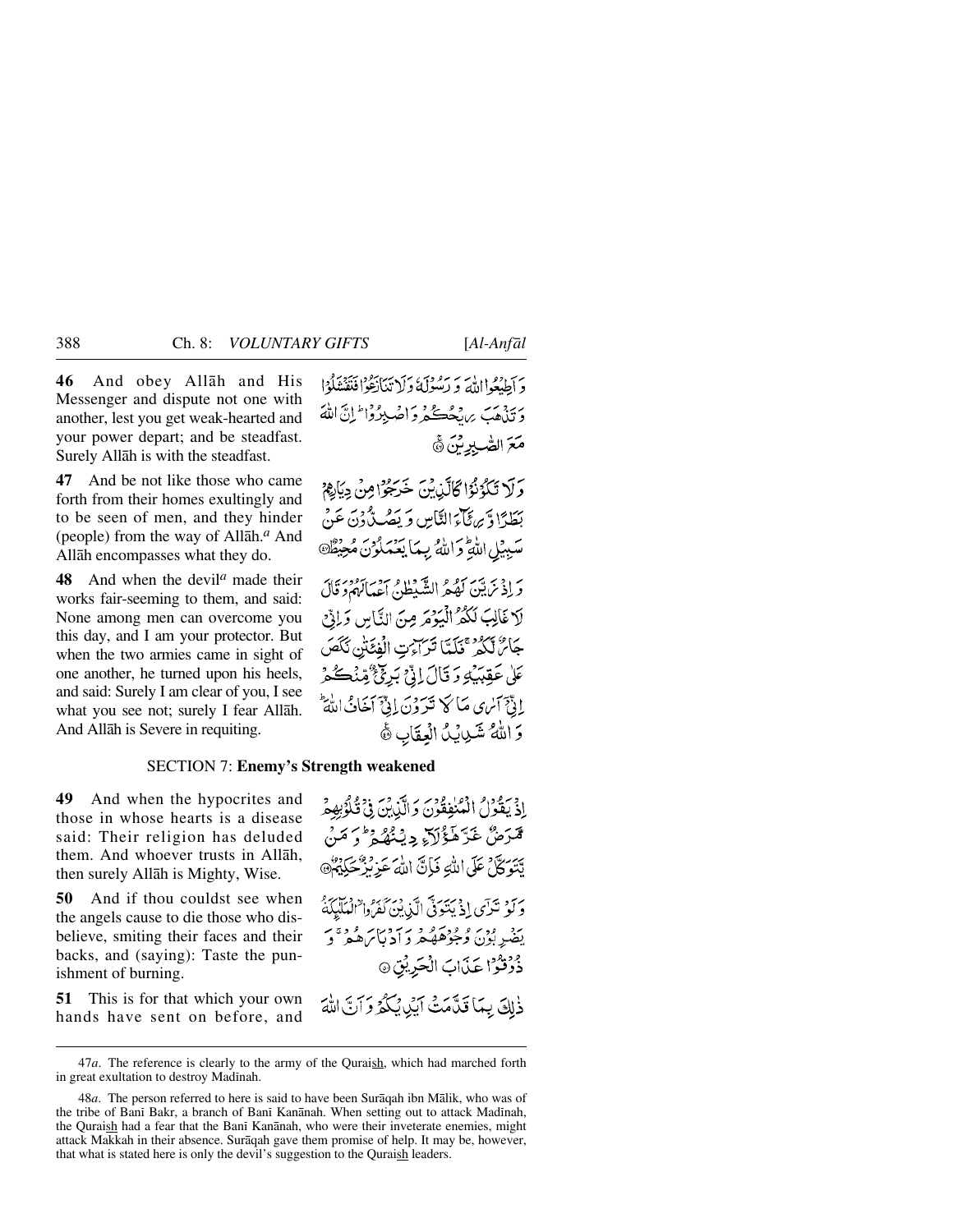because Allåh is not in the least unjust to the servants —

**52** In the manner of the people of Pharaoh and those before them, they disbelieved in Allåh's messages, so Allåh punished them for their sins. Surely Allåh is Strong, Severe in requiting.*<sup>a</sup>*

**53** This is because Allåh never changes a favour which He has conferred upon a people until they change their own condition — and because Allåh is Hearing, Knowing —

**54** In the manner of the people of Pharaoh, and those before them. They rejected the messages of their Lord, so We destroyed them for their sins. And We drowned Pharaoh's people and they were all wrongdoers.

**55** Surely the vilest of beasts in Allåh's sight are those who disbelieve, then they would not believe.

**56** Those with whom thou makest an agreement, then they break their agreement every time, and they keep not their duty.*<sup>a</sup>*

**57** So if thou overtake them in war, scatter by them those who are behind them, that they may be mindful.*<sup>a</sup>*

**58** And if thou fear treachery on the part of a people, throw back to لَيْسَ بِظَلَّامٍ لِّلْعَبِيِّلِ ﴾

كَذَابِ إِلِّ فِرْعَوْنَ وَالَّذِينَ مِنْ قَبْلِهِمْ كَفَرَّوْا بِأَيْتِ اللَّهِ فَأَخَذَهُمُّ اللَّهُ بِذُنُّوْبِهِمْ إِنَّ اللَّٰهَ قَوِيٌّ شَدِيدِيُّا الْعِقَابِ ۞

ذٰلِكَ بِأَنَّ اللَّهَ لَمْ بَكُ مُغَيِّرًا لِّغْمَ ابْعِيدا عَلَى قَدْمِهِ حَتَّى يُغَيِّدِّرُدَاهَا بِأَنْفُسِهِمْ" دَأَنَّ اللَّهَ سَبِيعٌ عَلِيْݣُ هَ

كَيْݣَالْبِ اللِّي فِيرْعَوْنَ وَ الَّذِينَ مِنْ مَّ ْكَنَّ بُوْلَ بِأَيْتِ سَ بِّهِجْرِ فَأَهْلَكْنَهُمْ بِنُٰ نُؤِيهِمْ بِرِ فَسَنَّ أَلَ فِيهِ مَوْيَنَ دَبِيَكَ لَأَنَّوَا ظلمين ھ إِنَّ شَرَّ الدَّوَاتِ عِنْدَ اللَّهِ الَّذِينَ كَفَرُوْا فَهُمْ لَا يُؤْمِنُوْنَ ﴾

أَلَّذَٰنَ عَلَيْكَ مِنْهُمْ نَدَّ يَبْتَقُوا عَهْدَهُمْ فِي كُلِّ مَرَّةِ وَّ هُمْ لَا يَتَّقُّونَ@

فَأَمَّا تَثْقَفَنَّهُمْ فِي الْحَرْبِ فَشَرَّدٌ بِهِمْ قَنْ خَلْفَهُمُ لَعَلَّهُمْ يَدَّ كَرُوْنَ ۞ وَإِمَّاتَخَافَنَّ مِنْ قَوْمٍ خِيَانَةً فَاشْدُ

57*a*. That is, an exemplary punishment should be inflicted on them, so that a stop might be put to further fighting and bloodshed.

<sup>52</sup>*a*. The mention of the people of Pharaoh here serves to show the Prophet's likeness to Moses and foretells the absolute discomfiture of the enemy ultimately.

<sup>56</sup>*a*. It shows how the opponents of Islåm disregarded their responsibility and violated their agreements. The use of the words *every time* with regard to these violations shows clearly that the Muslims never hesitated in making a new agreement when one was violated, but the disbelievers did not even then respect their agreements; hence, as a last resort, the Muslims were allowed to repudiate unrespected agreements (v. 58).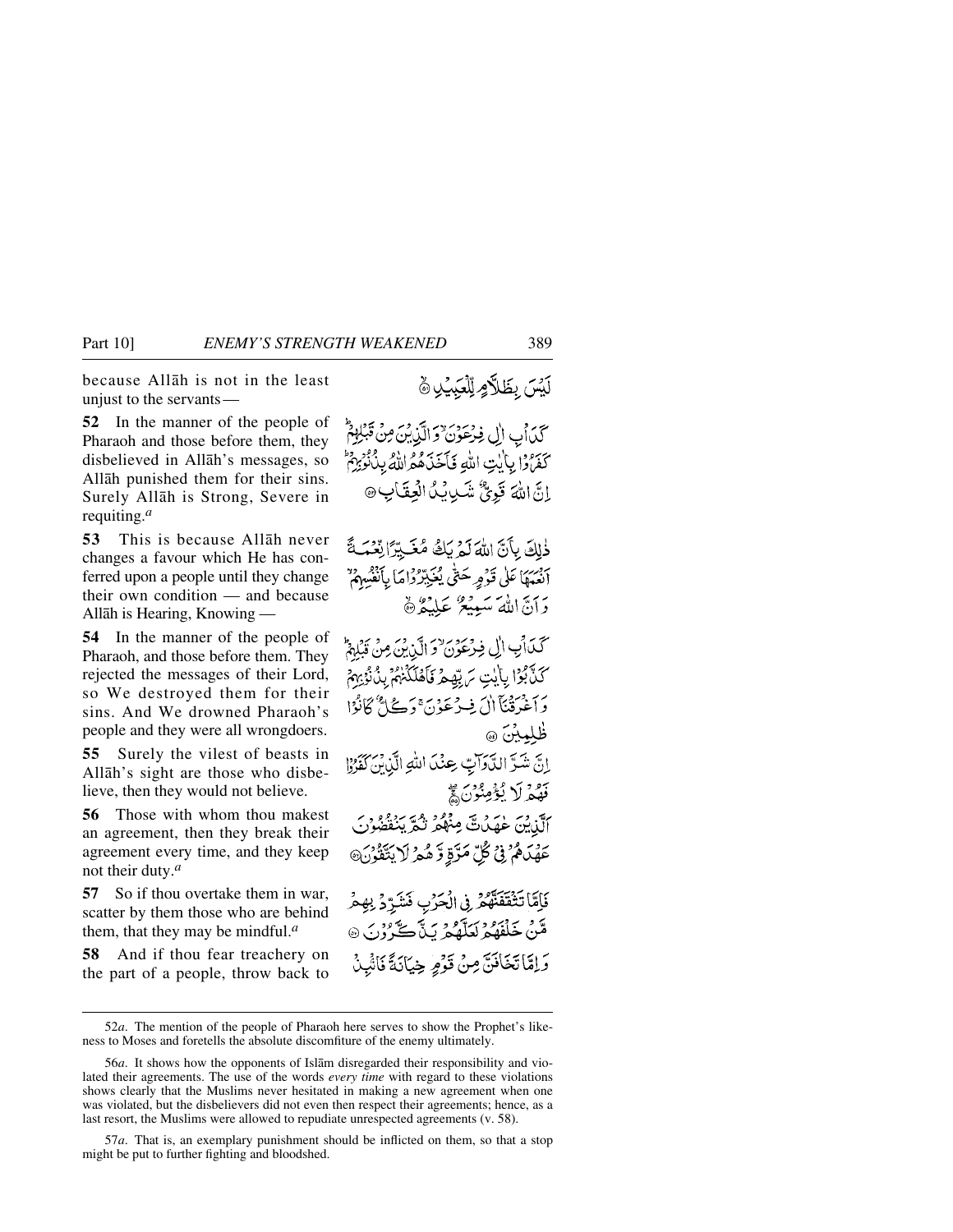them (their treaty) on terms of equality. Surely Allåh loves not the treacherous.*<sup>a</sup>*

#### SECTION 8: **Peace to be secured by Strength**

**59** And let not those who disbelieve think that they can outstrip (Us). Surely they cannot escape.

**60** And make ready for them whatever force you can and horses tied at the frontier, to frighten thereby the enemy of Allåh and your enemy and others besides them, whom you know not — Allåh knows them.*<sup>a</sup>* And whatever you spend in Allåh's way, it will be paid back to you fully and you will not be wronged.

**61** And if they incline to peace, incline thou also to it, and trust in Allåh. Surely He is the Hearer, the Knower.

**62** And if they intend to deceive thee, $<sup>a</sup>$  then surely Allah is sufficient</sup> for thee. He it is Who strengthened thee with His help and with the believers,

الَّذُهِمْ عَلَى سَوَاءٍ لِنَّ اللَّهَ لَا يُعِبُّ الْخَابِنِينَ ﴾

سې پېړو پرسيږي. دې په دې په دوه سربرچين

دَانْ جَنَحْرُالِلسَّلْمِرِ نَاجُنَحْهُا دَتَوَكَّلْ عَلَى اللَّهِ إِنَّهُ هُوَ السَّمِيْعُ الْعَبِلِيْمُ @

یں ویڈ ووس ہے ویک عواقہ قادری سروریہ<br>ویان پیو پیداؤا ان تحصا عواقہ قادری حسیلہ اللَّهُ هُوَالَّذِيْنَ أَيَّيْدَكَ بِنَصْرِهِ وَبِالْمُؤْمِنِيْنَ ﴾

<sup>58</sup>*a*. If the other party does not remain faithful to the agreement of peace, the Muslims may also repudiate it. The use of the word *fear* does not indicate that a mere apprehension, unattended with any action on the part of the other party, is sufficient for repudiation. Read it along with v. 62, and the meaning is clear.

<sup>60</sup>*a*. *Force* (Ar. *quwwah*) means *all those things which are a source of strength, including all kinds of implements of war and other defensive and offensive operations*. The Muslims had won a victory at Badr, though they were not even well-equipped and had made no preparation for the war. But they are told that they must in future keep themselves well prepared and avail themselves of all sources of strength, so that the enemy should by their very preparedness assume a peaceful attitude. It was evident that the weakness of the Muslims was a temptation for their opponents to attack them.

<sup>62</sup>*a*. The deceit is in relation to what has been said in the previous verse, the meaning being that *if they intend to deceive thee under cloak of peace*, even in such a case peace is to be accepted.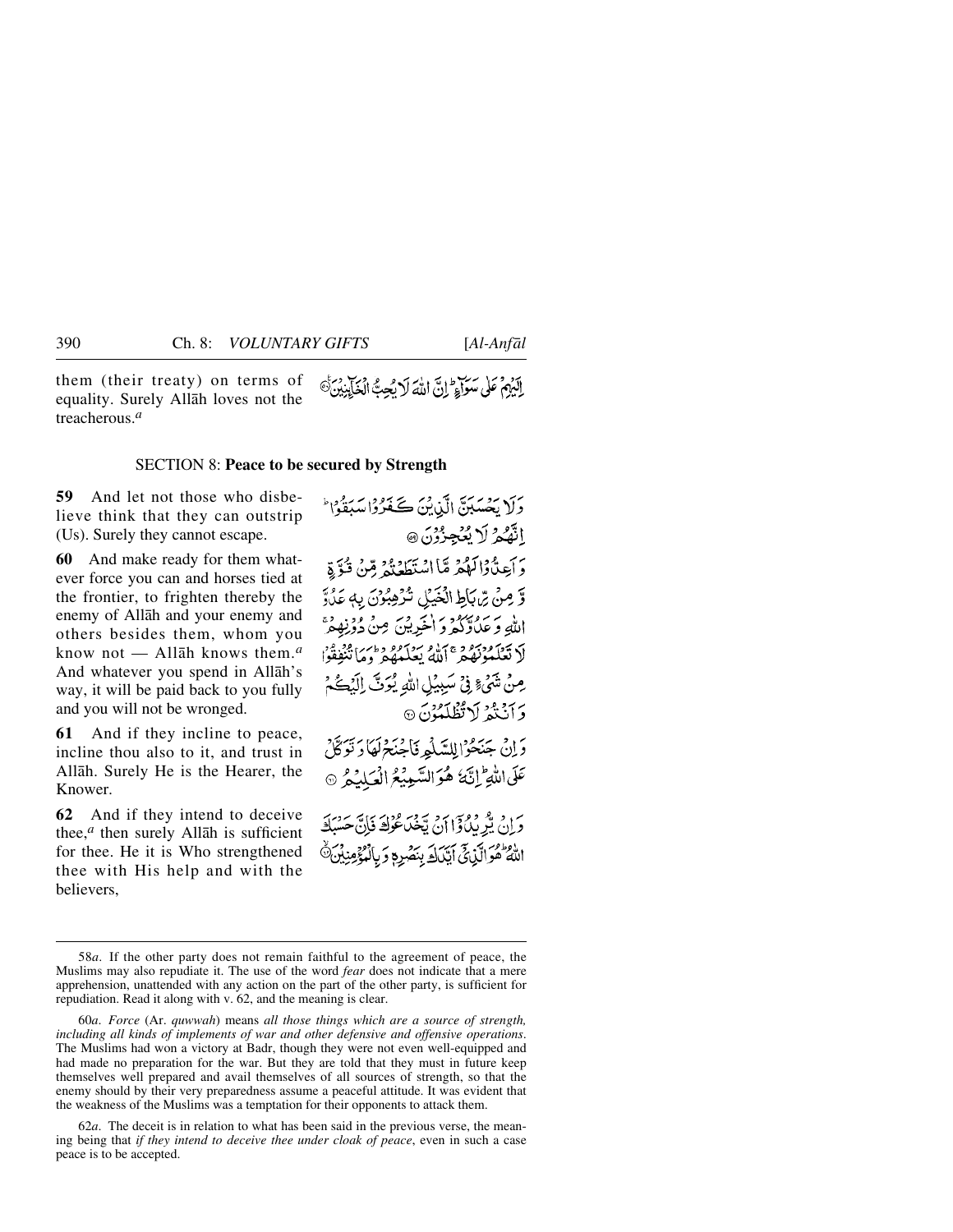**63** And He has united their hearts. If thou hadst spent all that is in the earth, thou couldst not have united their hearts, but Allåh united them. Surely He is Mighty, Wise.

the believers.

**64** O Prophet, Allåh is sufficient for thee and those who follow thee of

الْأَكْرَضِ جَبِيْعًا مَّآ ٱلَّفَتَ بَيْنَ قُلُوۡبِهِمُ وَلَٰكِنَّ اللَّهَ ٱلَّٰهَ بِدِبْرُهُمْ ۚ إِنَّهُمْ عَزِيْزٌ حَكِيمٌ بَآيَّهَا النَّبِيُّ حَسْبُكَ اللَّهُ وَ مَنِ اتَّبَعَكَ

مِنَ الْمُؤْمِنِينَ ﴾

وَآلَفَ بَيْنَ قُلُوبِهِ مِرْ ۖ لَوْ أَنْفَقْتَ مَأْنِي

#### SECTION 9: **Muslims to meet Overwhelming Numbers**

**65** O Prophet, urge the believers to fight.*<sup>a</sup>* If there be of you twenty steadfast, they shall overcome two hundred; and if there be of you a hundred, they shall overcome a thousand of those who disbelieve, because they are a people who do not understand.*<sup>b</sup>*

**66** Now Allåh has lightened your burden and He knows that there is weakness in you. So if there be of you a hundred steadfast, they shall overcome two hundred; and if there be of you a thousand, they shall overcome two thousand by Allåh's permission. And Allåh is with the steadfast.*<sup>a</sup>*

يَأَيُّهَا النَّبِيُّ حَرِّضِ الْمُؤْمِنِينَ عَلَى الْقِتَالُ إِنْ يَٰٓكُنْ قِئْتُكُمْ عِشْرُونَ صٰلِدُونَ يَغْلِبُوْا مِائَتَيْنَ وَإِنْ يَكُنْ مِّنْكُمُ مِّائَةٌ يَّنْكُمُ الْمَحْدَ آلُفَّا مِّنَ الَّذِيْنَ كَفَرُوْا بِأَنَّهُمُّ قَدْمٌ لَا يَفْقَفُ: 6 .<br>أَلَّكْنَ خَفَّفَ اللَّهُ عَنْكُمْ وَ عَلِمَانٌ فِيْكُمْ ۻ*ٙۼ*ٙڣؖٲ<sup>ٳ</sup>ڂٲڽۨؾؘۣۜػۯۦڣڹ۫ػػۯ؋ٮٵۼؘ<sup>ٷ</sup>۠ڞٳڹۯٷٛ يَّعۡلِبُواطِائِتَيۡنَ ۚ وَإِنۡ يَّكُنُّ مِّنۡكُمۡۤاَلۡفُّ يْغَلِبُوْۤا ٱلۡفَيۡنِ بِإِذۡنِ اللَّهِۚ وَاللَّهُ مَعَ الصّٰبِيِّنَ ۖ

<sup>65</sup>*a*. It should be noted that the war to which the Muslims were to be urged was the defensive war which the Muslims had to fight to save themselves and to protect the religion of Islåm. The sword had been taken up against them; see 2:190, 2:217, 22:39, etc.

<sup>65</sup>*b*. The Muslims were very few as compared with their enemies, and there was not even one Muslim to ten disbelievers. Thus there is a clear prophecy here that, notwithstanding their fewer numbers, the Muslims shall be victorious. After the battle of Badr came the battle of Uhud, in which the Muslims were less than 1 to 4 against the enemy; this was followed by the battle of the Ahzāb, in which they were 1 to 10, yet the enemy was routed.

<sup>66</sup>*a*. This verse is supposed by some to abrogate the previous verse, where it is stated that twenty patient Muslims shall overcome two hundred disbelievers. This is not a correct view. Firstly, because only an injunction could be said to be abrogated, and not a statement. Secondly, because the two statements relate to two different states of the Muslims. At the time of the battle of Badr there was no Muslim army in existence. Every man available, young or old, sick or healthy, had to fight to save the life of the community.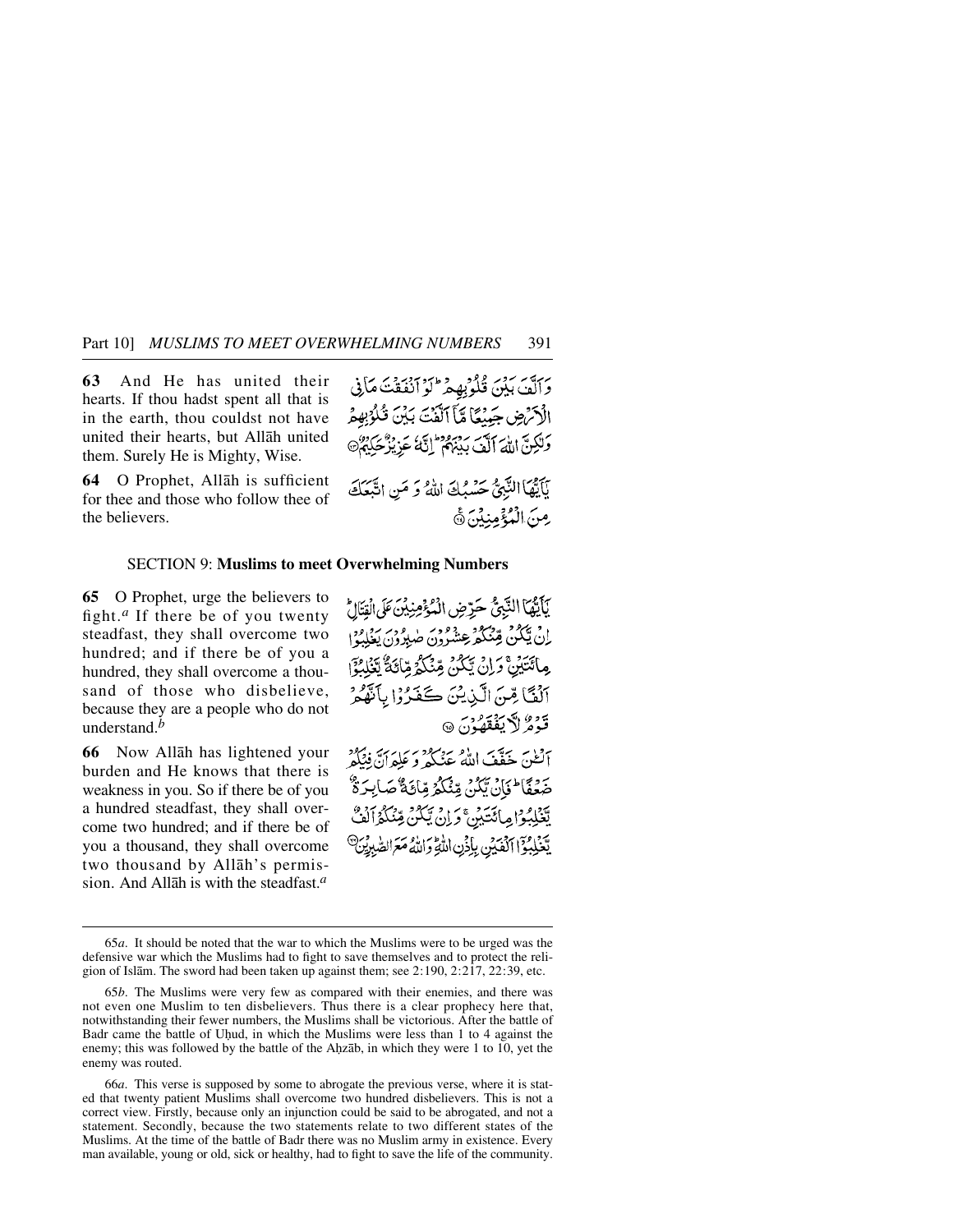**67** It is not fit for a prophet to take captives unless he has fought and triumphed in the land. You desire the frail goods of this world, while Allåh desires (for you) the Hereafter. And Allåh is Mighty, Wise.*<sup>a</sup>*

**68** Were it not for an ordinance from Allåh that had gone before,*<sup>a</sup>* surely there would have befallen you a great chastisement for what you were going to do.*<sup>b</sup>*

مَا كَانَ لِنَبِيٍّ آنْ يَكْرُنَ لَهُ آسْرٰى حَتَّى يُنْتَخِنَ فِي الْأَمْرَضِ ثَيْرِيْدٌ وَنِ عَيَدَهَنَ الدُّّنِيَّاةَ وَاللَّهُ يُرِيَّدُا أَكْرَخِرَةَ وَاللَّهُ عَزِيْزٌ حَڪِيْمٌ ۞ لَوْلَا كِتْبٌ مِّنَ اللَّهِ سَبَقَ لَمَسَّلَمٌ فِسْمَأَ آخَذَتَهُ عَذَابٌ عَظِنَهٌ @

They had very few arms, and they had never been trained. This is referred to in the words; *He knows that there is weakness in you*. So the Muslim forces as then constituted could at most be a match for double their numbers. But a time did come when they were a match for ten times their numbers. So both the statements in the Qur'ån proved true. But even if the words may be taken as an injunction to the Muslims to overcome twice and afterwards ten times their numbers, there is no question of abrogation. There are two commandments, one in accordance with the circumstances of the Muslim society as it was then, another in accordance with a future state when they would be well-armed.

67*a*. There exists some misunderstanding as to the meaning of *yuthkhina* used here. *Thakhuna* means *he* or *it became thick*, and *athkhana* means *ghalaba*, *he overcame* (LA). The same word is again used in the Holy Qur'ån exactly in the same sense: "then, when you have *overcome* them, make them prisoners" (47:4).

On the authority of certain reports, the commentators are of opinion that this verse and the next refer to releasing the prisoners of war taken at Badr after taking ransom from them, which act, it is said, is here disapproved. But various considerations show that these verses refer to some other incidents. Firstly, the condition laid down here for taking prisoners is that the Prophet should fight against the enemy, and that had actually been done at Badr. Secondly, the taking of prisoners and their release on this very occasion is justified in clear words only two verses further on, "O Prophet, say to those of the captives who are in your hands: If Allåh knows anything good in your hearts, He will give you better than that which has been taken from you" (v. 70). This shows that these verses were revealed when the prisoners were still *in the hands* of the Muslims and *that which has been taken* is clearly *the ransom*, which must have taken many days to reach Madinah. If the verse had conveyed a Divine commandment to slay the prisoners and not to release them, that step could still have been taken. But the very fact that no such step was taken shows clearly that the verse conveyed no such Divine commandment.

The legality of the Holy Prophet's procedure on this occasion is clearly borne out by an earlier revelation: "So when you meet in battle those who disbelieve, smite the necks; then, when you have overcome them, make them prisoners, and afterwards set them free as a favour or for ransom" (47:4). The Prophet never slew a single prisoner of war, even after the battle of Badr, though thousands of prisoners were taken in some of these battles. On the other hand, the prisoners were almost always set free as a favour, and ransom was taken only from the Badr prisoners.

The question is, what is then hinted at in this verse and in the one that follows? To me it seems quite clear that the reference is to the *desire* (mark the word *desire* used in the verse) — not to an action already completed — of a party of the Muslims referred to in v. 7, *and you loved that the one not armed should be yours*. Some Muslims desired to

68*a*, 68*b*, see next page.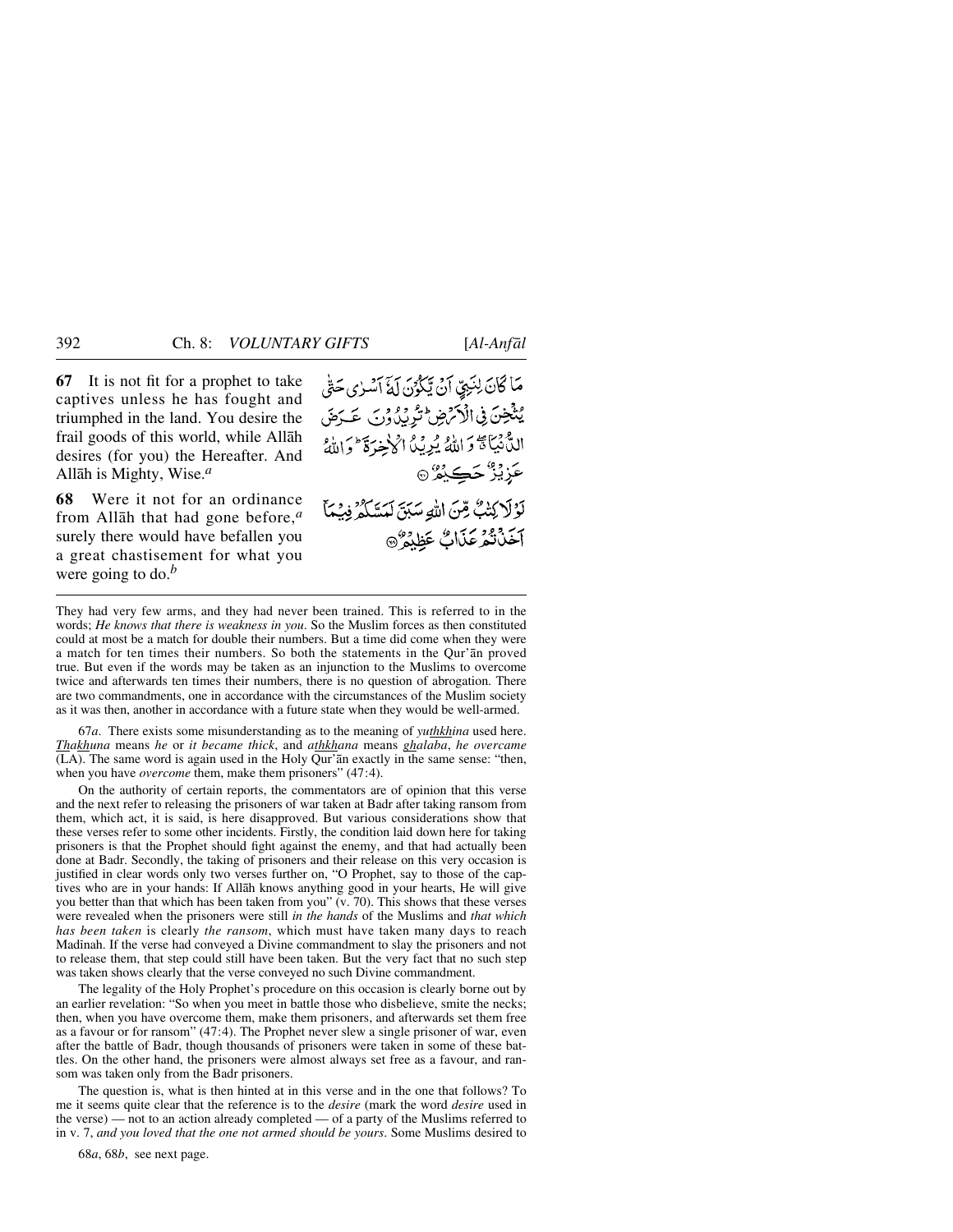**69** Eat then of the lawful and good (things) which you have acquired in war, and keep your duty to Allåh. Surely Allåh is Forgiving, Merciful.

فَكُلُوْا مِيَّا غَنِيْتُمْ جَلْلاً طَيِّئَاتٌ وَاتَّقَوْا اللَّهَ ۖ إِنَّ اللَّهَ غَفُوْرٌ، رَّحِيْدٌ ۞

ْ يَأْتَيْهَا النَّبِيُّ قُلْ لِّمَنْ فِيِّ آيْدِيْكُمْرِمِّنَ

#### SECTION 10: **Relations of Muslim State with others**

**70** O Prophet, say to those of the captives who are in your hands: If Allåh knows anything good in your hearts, He will give you better than that which has been taken from you, and will forgive you. And Allåh is Forgiving, Merciful.

**71** And if they intend to be treacherous to thee, so indeed they have been treacherous to Allåh before, but He gave (you) mastery over them. And Allåh is Knowing, Wise.

**72** Surely those who believed and fled (their homes) and struggled hard in Allåh's way with their wealth and their lives, and those who gave shelter and helped — these are friends one of another. And those who believed and did not flee, you are not الْأَسْرَى ۚ إِنْ يَعْلَمِ اللَّهُ فِي تُلْوُبِكُمْ خَيْرًا تْؤْتِكُهُ خَبْرًا مِّيَّآ أَخِذَ مِنْكُهُ دَيَنَفِرُ ري وطن الله عَفُوسٌ رَّحِيْدٌ ۞ وَإِنْ بِبُرْبِيْ وَإِخِيَانَتَكَ فَقَدْ خَانُوا اللَّهَ مِنْ قَبْلُ فَأَصْلَنَ مِنْهُمْ كَوَاللَّهُ عَلِيْهِمْ حَكِيْرٌ إِنَّ الَّذِينَ اٰمَنُوْا وَهَاجَرُوْا دَجْهَـٰبٌ وَا بِٱمْوَالِهِمْ وَٱنْفُسِهِمْ فِيُّ سَيِينِيلِ اللهِ وَالَّذِينَ اٰوَدَا وَ تَصَرُوْٓاْ اُولَيْكَ بَعْضُهُمْ آؤلياء بعض وَ الَّذِينَ اٰ مَدُّوْا دَلَّهُ لِمَا مِرُوْا

68*a*. That ordinance from Allåh is referred to in several places in this chapter; it was to bring about an encounter with the main army of the Quraish at Badr: "And when Allåh promised you one of the two parties that it should be yours ... and Allåh desired to establish the Truth" (v. 7); and again: "In order that Allåh might bring about a matter which had to be done" (v. 42).

68*b*. You say *akhadha fß kadhå* meaning *he took to a thing*, or *set about* or *commenced doing it* (LL).

attack and capture the unarmed caravan, but depredations like these, though committed by disbelievers upon the Muslims, were not fit for a prophet. He must fight a hard fight in his defence first and then, if he overcomes the enemy, he may take prisoners. Thus this injunction also declares slavery to be illegal, and allows only the retaining of those who are taken prisoners in war. The *frail goods of this world* appropriately refer to the caravan and its merchandise, while the addition of the concluding words in v. 69, *eat then of the lawful and good things which you have acquired in war*, shows that the ransom received on account of the prisoners is among the *lawful and good things*.